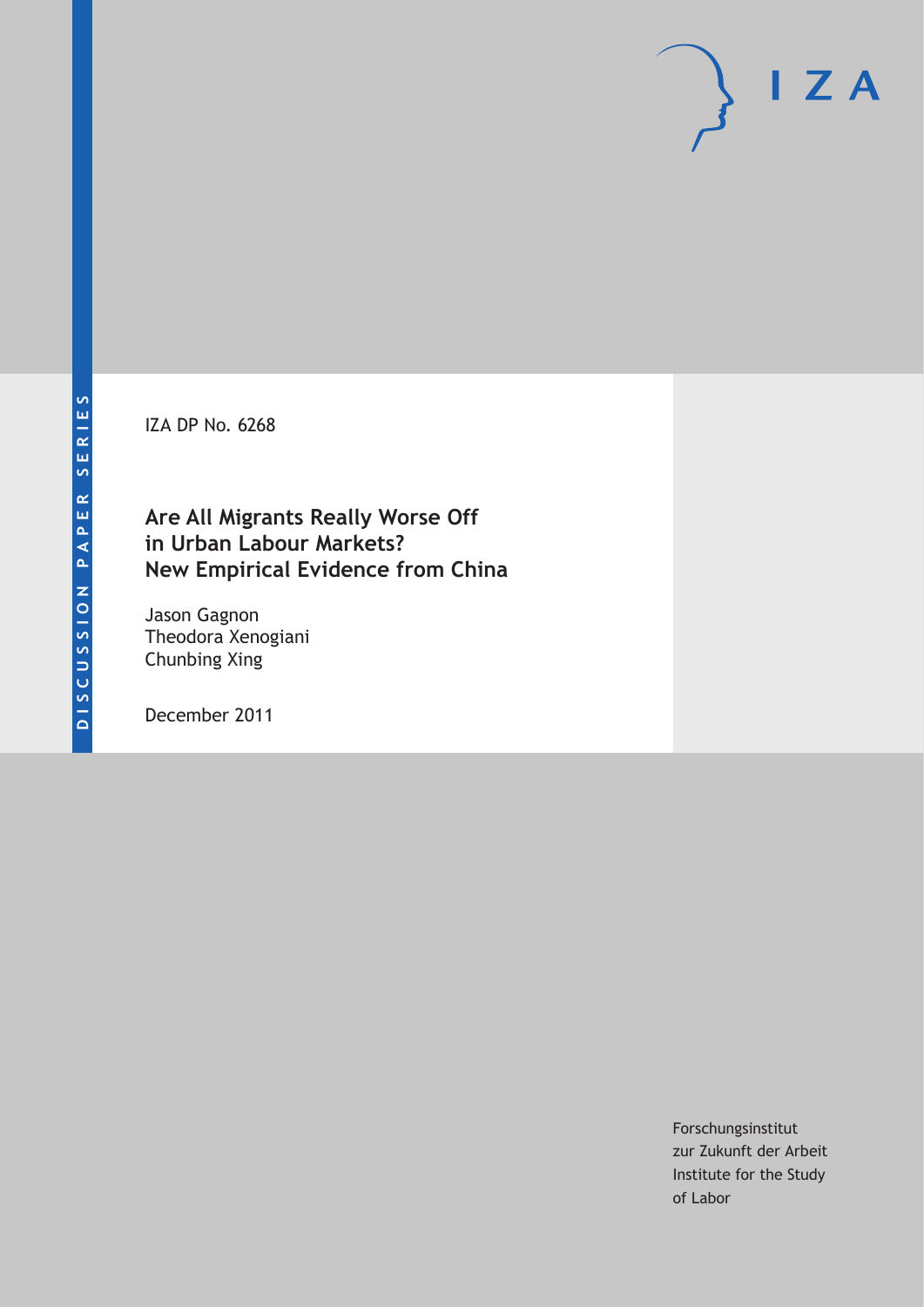# **Are All Migrants Really Worse Off in Urban Labour Markets? New Empirical Evidence from China**

**Jason Gagnon**  *OECD* 

### **Theodora Xenogiani**

*OECD and IZA* 

# **Chunbing Xing**

*Beijing Normal University and IZA* 

Discussion Paper No. 6268 December 2011

IZA

P.O. Box 7240 53072 Bonn Germany

Phone: +49-228-3894-0 Fax: +49-228-3894-180 E-mail: [iza@iza.org](mailto:iza@iza.org)

Any opinions expressed here are those of the author(s) and not those of IZA. Research published in this series may include views on policy, but the institute itself takes no institutional policy positions.

The Institute for the Study of Labor (IZA) in Bonn is a local and virtual international research center and a place of communication between science, politics and business. IZA is an independent nonprofit organization supported by Deutsche Post Foundation. The center is associated with the University of Bonn and offers a stimulating research environment through its international network, workshops and conferences, data service, project support, research visits and doctoral program. IZA engages in (i) original and internationally competitive research in all fields of labor economics, (ii) development of policy concepts, and (iii) dissemination of research results and concepts to the interested public.

IZA Discussion Papers often represent preliminary work and are circulated to encourage discussion. Citation of such a paper should account for its provisional character. A revised version may be available directly from the author.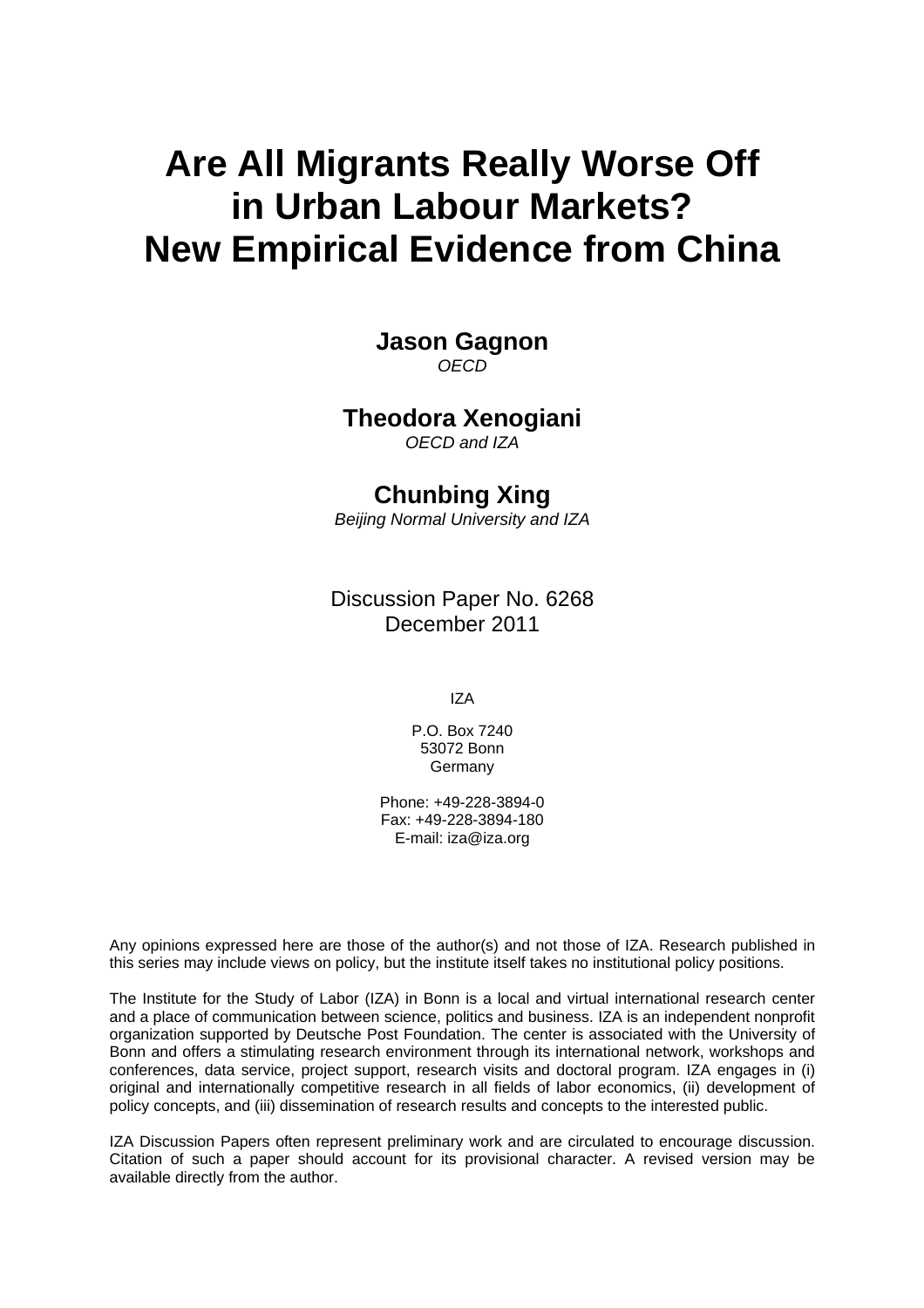IZA Discussion Paper No. 6268 December 2011

# **ABSTRACT**

# **Are All Migrants Really Worse Off in Urban Labour Markets? New Empirical Evidence from China[\\*](#page-2-0)**

The rapid and massive increase of rural-to-urban migration in China has drawn attention to the welfare of migrant workers, particularly to their working conditions and pay. This paper uses data from a random draw of the 2005 Chinese national census survey to investigate discrimination in urban labour markets against rural migrants, by comparing their earnings and the sector (formal vs. informal) they work in with those of urban residents and urban migrants. Exploiting differences in their status in the Chinese residential registration system (hukou) we find no earnings discrimination against rural migrants compared with urban residents, contrary to popular belief. In contrast, we find that urban migrants in fact gain a large wage premium by migrating. However, both rural and urban migrants are found to be discriminated out of the formal sector, working in informal jobs and lacking adequate social protection.

JEL Classification: O15, R23, J24, J71

Keywords: migration, China, discrimination, informal employment

Corresponding author:

 $\overline{a}$ 

Theodora Xenogiani OECD Directorate for Employment, Labour and Social Affairs Division for Employment Analysis and Policy 2, Rue André Pascal 75775 Paris CEDEX 16 France E-mail: [t.xenogiani@gmail.com](mailto:t.xenogiani@gmail.com)

<span id="page-2-0"></span><sup>\*</sup> The authors would like to thank the participants in the July 2008 experts' meeting on Migration and Development held in Paris, the Development Centre's internal seminar series in October 2008 and the ESPE Conference in Sevilla in June 2009 for their useful feedback and comments. Chunbing Xing would like to thank Professor Li Shi for his encouragement and support and for the financial support from the Ministry of Education of the People's Republic of China (No. 08JC790008).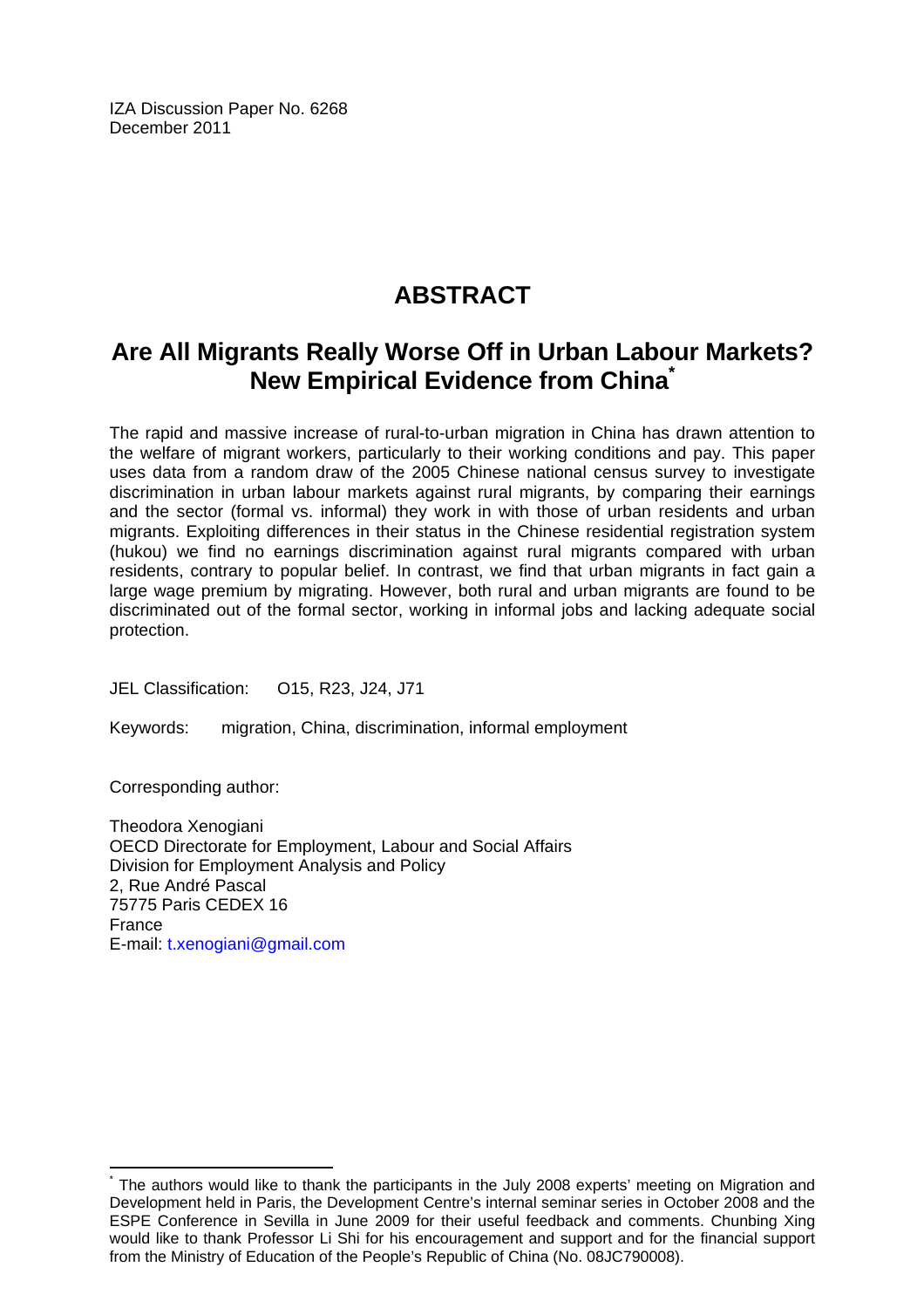#### **1. Introduction**

-

The combination of institutional reform, an increasing rural-urban income gap<sup>1</sup> and the easing of internal migration restrictions (Cai, 2000), have combined to attract millions of rural workers to the urban centres of China. Between 1990 and 2005 more than 100 million migrants migrated from rural to urban areas (MGI, 2009) $^2$  and by 2009 they numbered approximately 150 million (Meng and Zhang, 2010).<sup>3</sup> According to 2005 nationally representative census data, rural migrant workers accounted for more than 20 per cent of the labour force (50 million) in the urban labour market<sup>4</sup>. There is little doubt as to whether this influx of labour contributed to economic growth (Liang, 2001; Song and Zhang, 2003), but concerns have now turned to implications for individual welfare.

The urbanisation process across the world has raised concern in many countries with a particular focus on how migrants fare in the urban labour market. The economic circumstances of urban migrants, for instance, have been reported to be even worse than those of rural peasants (United Nations, 2003) and many governments have indicated that they would prefer to shift population back to rural areas (UN-Habitat, 2007). In China, the situation is exacerbated by a resident registration system (*hukou*), as most rural migrants retain their *rural hukou* status, despite the fact that they may spend a significant amount of time in urban areas. Research shows that migrants disproportionately take up jobs in informal sectors, are paid less, are less likely to be covered by urban social security systems. They may even occasionally find it difficult to get their settled salaries from their employers on time and enforced (China Labour Bulletin, 2008). Hence, while the potential for discrimination on wages may be more evident, there may also be discrimination in the general ability to access formal sector jobs – and as consequence access social benefits.

This paper sets out to answer whether there really is any discrimination in China's urban labour markets. Are migrants really worse off relative to urban residents? Our starting point is a common one found in the research literature on discrimination: wage gaps are a result of either differing levels of individual human capital brought to the labour market or from differing sets of skill-prices offered on the market. The question has a notable policy implication. If rural migrants are paid less as a result of lower skills brought to the urban labour market, reforming the urban labour market will have little effect on their well-being, whereas providing them with education and appropriate skills will enable them to exploit better labour market opportunities.

<sup>1.</sup> The ratio in 2007, for instance, was 3,2 to 1 (China Statistical Yearbook, National Bureau of Statistics of China, 2007).

<sup>2</sup> In comparison, there were 191 million international migrants in 2005 (United Nations, 2009).

<sup>3</sup> As a consequence of the recent economic crisis, internal migration in China has slowed down, as fewer job opportunities were available in town. However, this was a short-lived effect mainly because of the short term impact of the crisis on the Chinese economy.

<sup>4</sup> In some relatively developed coastal regions, such as those of Guangdong and Fujian, the share of migrants is greater than 50%.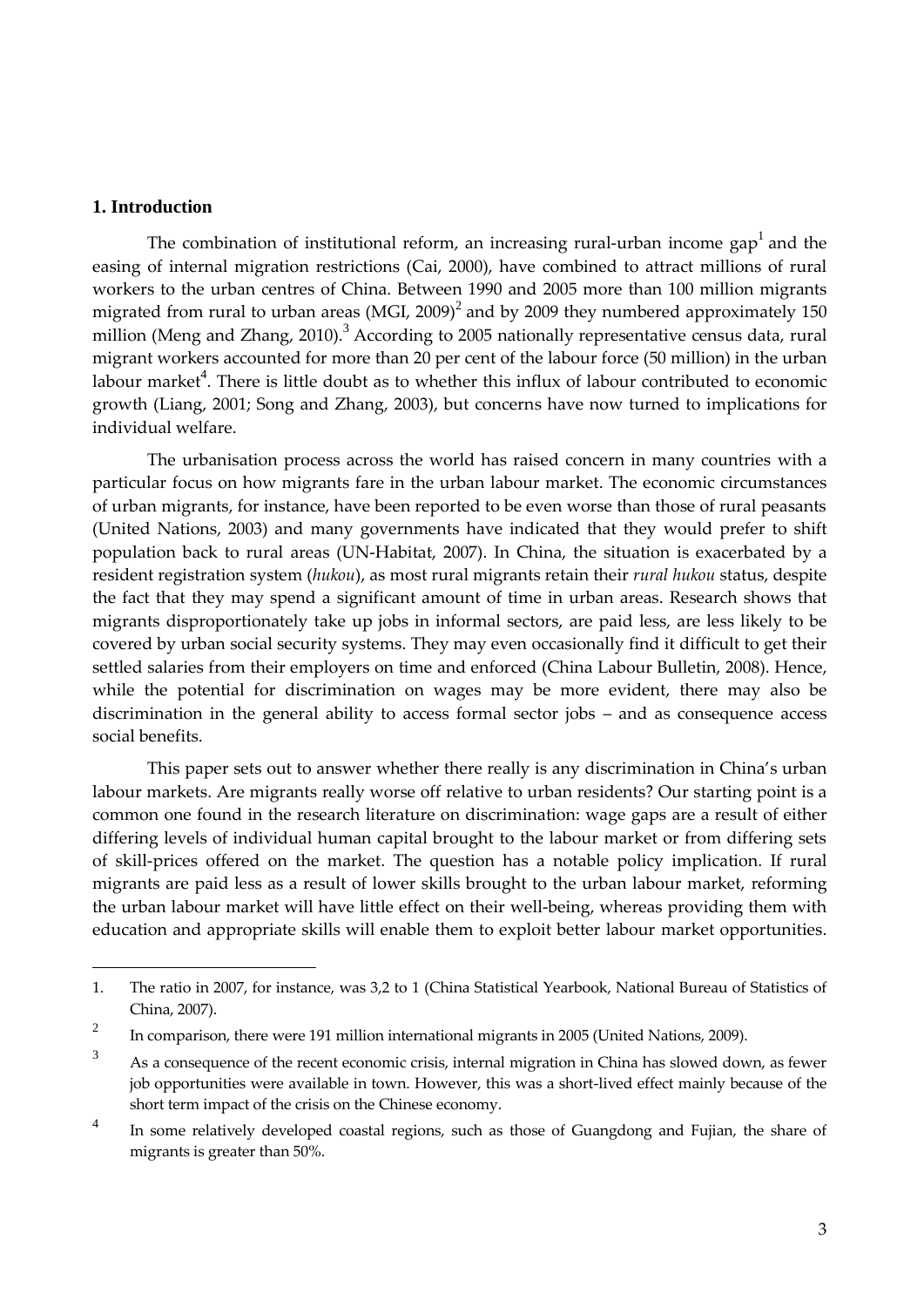However, if migrants have significantly lower wages compared to urban residents<sup>5</sup> with similar individual characteristics, the root of the wage gap may be discrimination. In that case, reforming the labour market with the objective of reducing unfair labour market practices would lead to an increase in the welfare of migrants. Investigating differences across migrant sub-groups may provide additional insights into the determinants of discrimination.

We first estimate a multinomial logit model to determine the factors determining whether an individual works in the formal or informal employment sectors and use the results to test for wage discrimination, using a Oaxaca-Blinder (OB) decomposition framework (Blinder, 1973; Oaxaca, 1973). The comparison between the two groups, rural migrants and urban residents, is multifaceted however, as it involves two dimensions of potential discrimination instead of one, and our results hinge on this dichotomy. The first dimension is *hukou* status (rural *vs*. urban), while the second is migrant status (migrant *vs*. urban resident). We therefore introduce another reference group - namely urban migrants<sup>6</sup> - with which we can distinguish between these two effects. As urban migrants differ from urban residents only in terms of migrant status, we interpret the positive unexplained figure of the OB decomposition as a premium associated with migration (or a positive self-selection effect); and as urban migrants and rural migrants differ only in *hukou* status, we interpret the unexplained figure of the OB decomposition as discrimination against rural *hukou* status.

As the Chinese urban labour market is highly segmented along formal and informal sectors, we then take into account the distribution of individuals in these sectors. This issue is at the heart of policy preoccupations with respect to the working conditions of rural migrants and in particular their access to decent and secure jobs. In light of this and because sectoral segmentation is on its own an important aspect of labour market success, we also apply an OB decomposition directly to differences in sectoral distribution.

The paper uses a nationally representative dataset, a one-fifth random draw from the 2005 1% Chinese census sample, to explore the two issues. Results show that most of the income gap between rural migrants and urban residents can be explained by differences in individual characteristics. However, by comparing urban and rural migrants, we find that the presumed inexistence of income discrimination against rural migrants is actually a net effect of discrimination against rural *hukou* status and a premium labour market effect accrued by migrants. As for sectoral distribution, an OB decomposition indicates that both rural and urban migrants are discriminated out of the formal sector but the extent of this discrimination is larger for rural migrants.

As a result, rural migrants enjoy an income premium from migrating to urban labour markets but face discrimination with respect to access to formal jobs. The main reason that they earn less when compared to urban residents is due to their lower levels of human capital. Increasing the education level of rural migrants and providing them with useful skills will help increase their income and earning opportunities. As both rural and urban migrants face unfair treatment for formal jobs, reforming the labour market, especially by removing barriers such as

-

<sup>5.</sup> For the remainder of the text, 'urban resident' refers to non-migrant urban residents.

<sup>6.</sup> Migrants with an urban *hukou* status moving from one urban region to another.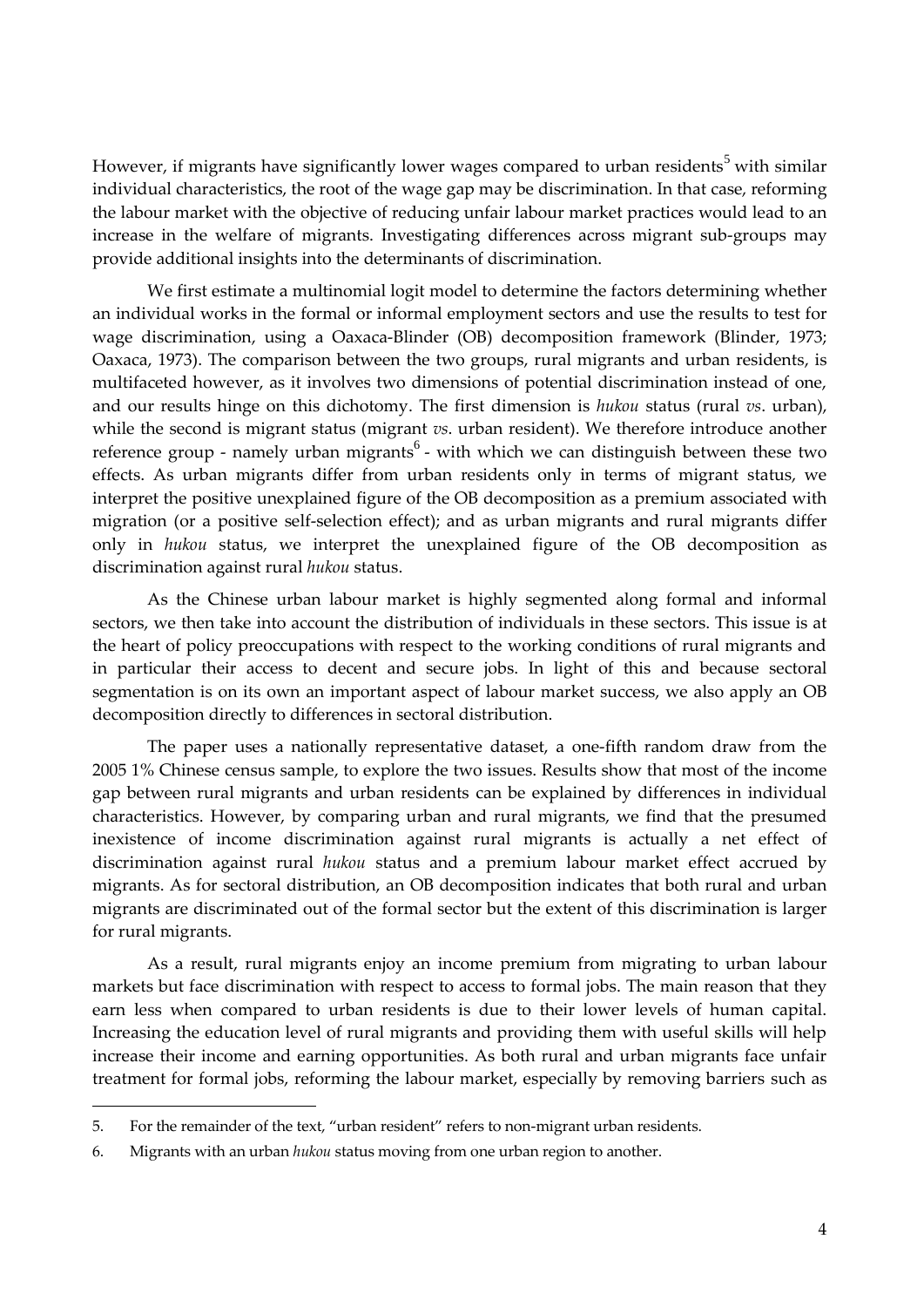the *hukou* system, can help increase their access to in the formal sector and facilitate earnings mobility for all migrants.

The paper is organised as follows: Section 2 provides a short discussion on the institutional background and a literature review on labour market segmentation in China. Section 3 describes the data. Section 4 presents and discusses the model specification and Section 5 reports our basic empirical results, where we compare rural migrants and urban residents. In Section 6, we present a more profound analysis comparing different groups of migrants. Section 7 discusses policy implications and concludes.

#### **2. Institutional background and literature review**

The institutional framework of China's rural and urban areas has been covered extensively, with particular emphasis placed on the *hukou* registration system (see Cai, 2000, Deng and Gustafsson, 2006, de la Rupelle, 2007 and Zhao, 2005). Despite several reforms to the system since the 1970s, deliberate discrimination of migrants in cities remained legal until very recently, with the aim of reducing competition in urban centres (Cai, 2000). One of the arguments for the hukou system was to avoid the creation of slums typical of big cities in developing countries.

Many have argued that the hukou system creates a two-tiered labour market, generating insiders and outsiders (see for instance, Knight and Yueh, 2003). The hukou system essentially limits access to public housing, education, medical and other benefits to those not registered in the town or city in which they are provided. But despite the restrictions, strong job growth in the manufacturing (export) sector over the last twenty years has managed to attract a significant number of rural workers to urban centres. Today, policy-makers in China face a significant challenge in integrating two distinct labour forces, and it is still unclear as to whether they are complementary or competing for the same jobs. While the labour market has remained sufficiently segmented, evidence of increasing competition has been documented (Knight and Yueh, 2004).

Rural-to-urban migrants are divided in two groups: those who have changed their hukou status to urban and those who remain with a rural registration. Migrants with an urban *hukou* are registered officially as urban residents, a prerequisite to be covered by the urban social security system and to gain access to various forms of public assistance. Moreover, once registered as urban residents, permanent migrants forfeit their rural resident status, their right to agricultural land in their community of origin as well as their voting rights on village affairs. Both anecdotal evidence and academic research (Deng and Gustafsson, 2006, for example) indicate that rural migrants that successfully change their registration to an urban *hukou* are well integrated in urban society, at least after accumulating experience in the urban labour market over time $^7\!$ 

<sup>7.</sup> Some rural migrants can successfully obtain a permanent urban *hukou* status after leaving a rural area, and therefore are often deemed 'permanent migrants'. It should be noted that permanent migrants are different from urban migrants with the latter having moved from other urban areas and hence holding an urban *hukou*. We do not consider permanent migrants in our paper.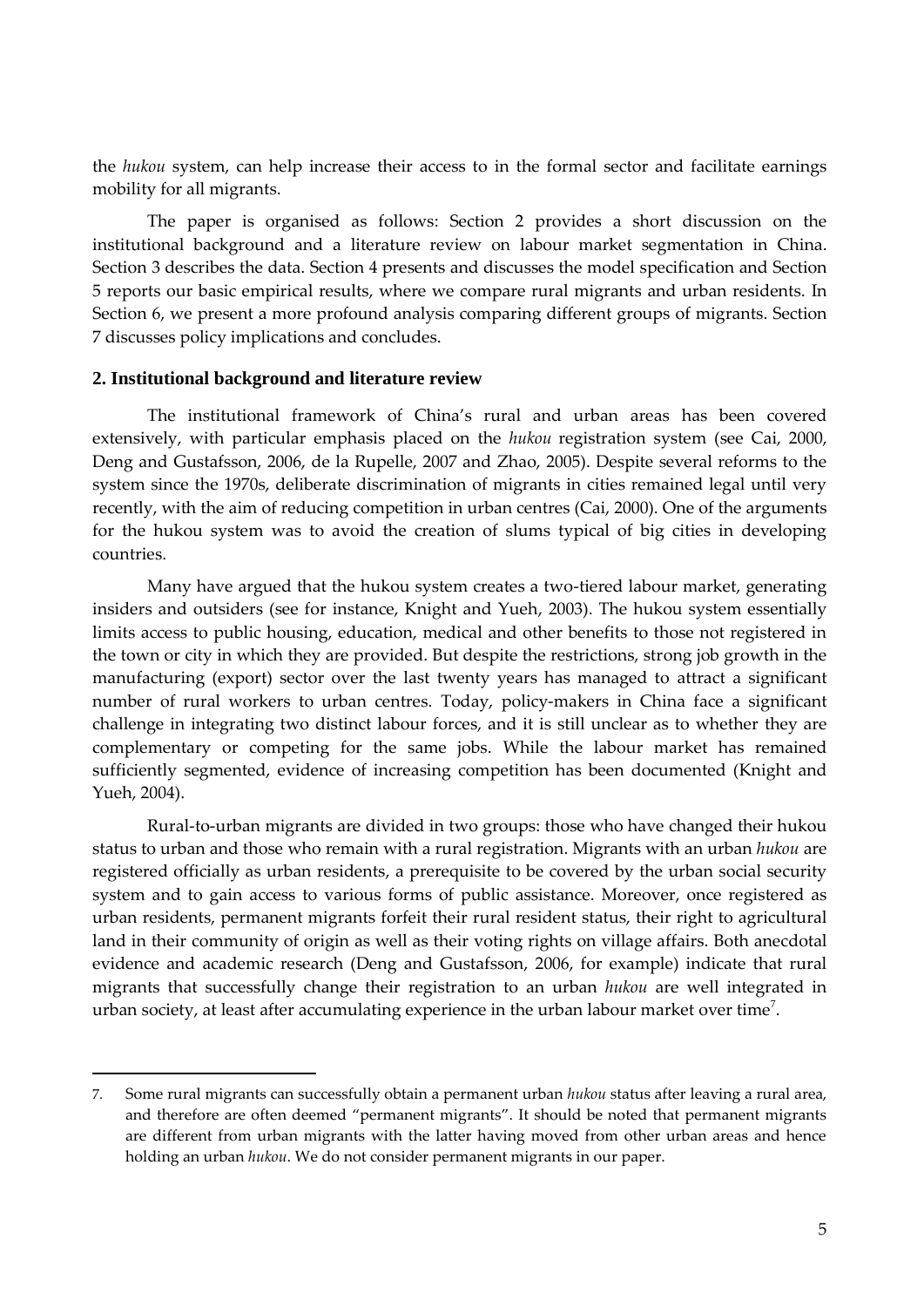Alternatively, many rural migrants retain their rural *hukou* status, not always by choice, and thus retain rights on their rural land and to voice concern in the political affairs of their village of origin. These migrants are less integrated in urban labour markets compared to permanent migrants and less likely to access good jobs that offer social security benefits (Zhao, 2005). As a result, rural migrants with rural hukou status are often paid less on average. Although they may spend a significant amount of time in urban areas, most are not covered by the urban social security system nor entitled to various other social and economic benefits.

To summarise, two differences standout in the hukou system: the type (rural or urban) $^8$ and the precise location in which it is registered. Both provide barriers towards fully accessing public goods, such as subsidized housing, education and health services. One way around this is to find a good formal job, in which the employer provides these services. In fact, employers are required to provide social security, but many, perhaps most, do not.

The *hukou* system thus creates important distortions and increases inequality in the urban Chinese labour market (Whalley and Zhang, 2004) despite the fact that several papers point to migration within China as a natural mechanism for rural-urban income convergence (Lin *et al*., 2004; Du *et al.*, 2004). In fact, although migrants have been moving to urban labour markets for many years, the *hukou* system has ensured that the urban labour market remains segmented, opening the possibility of discrimination against those who are not registered in urban centres.

Previous research shows that despite the fact that migrants are positively self-selected<sup>9</sup>, they are discriminated based on their status. Data from the 2002 China Household Income Project (CHIP) shows that migrants themselves perceive to be discriminated against in urban labour markets (Démurger *et al*., 2008). Both casual observation and existing research (Meng and Zhang, 2001; UNDP, 2005) indicate that a significant share of migrants take up jobs in the informal sector, are paid less and are also less likely to be covered by urban social security systems (Wei, 2007). The lack of social security coverage is likely to contribute to an important decrease in welfare; a report by the China Labour Bulletin (2008), for instance, reported that the current wage gap between urban and rural regions would increase from 3-fold to 6-fold in real terms, if we considered the benefits accrued from social security. Even worse is that migrants occasionally find it difficult to get their settled salaries from their employers on time and enforced<sup>10</sup>. Despite extensive reforms in minimum wage legislation (see *The 1994 Labour Law*), the large number of migrants working informally ensures that the minimum wage is not binding.

Econometric studies that focus on discrimination in China use data from different regions at different times and ultimately derive different conclusions, in effect making any comparison a difficult task (Zhao, 2005). For instance, Meng and Zhang (2001) find that 51 per cent of the wage gap between urban residents and migrants is due to unexplained factors (interpreted as

 8 To be more accurate, the division is agricultural and non-agricultural.

<sup>9.</sup> For instance, selection has been documented on the basis of level of education, age, health status or gender (Kikuchi et al., 2000; Wu, 2008).

<sup>10.</sup> The China Labour Bulletin (2008) claims that in 2004 there were 114 997 labour dispute lawsuits filed by migrants.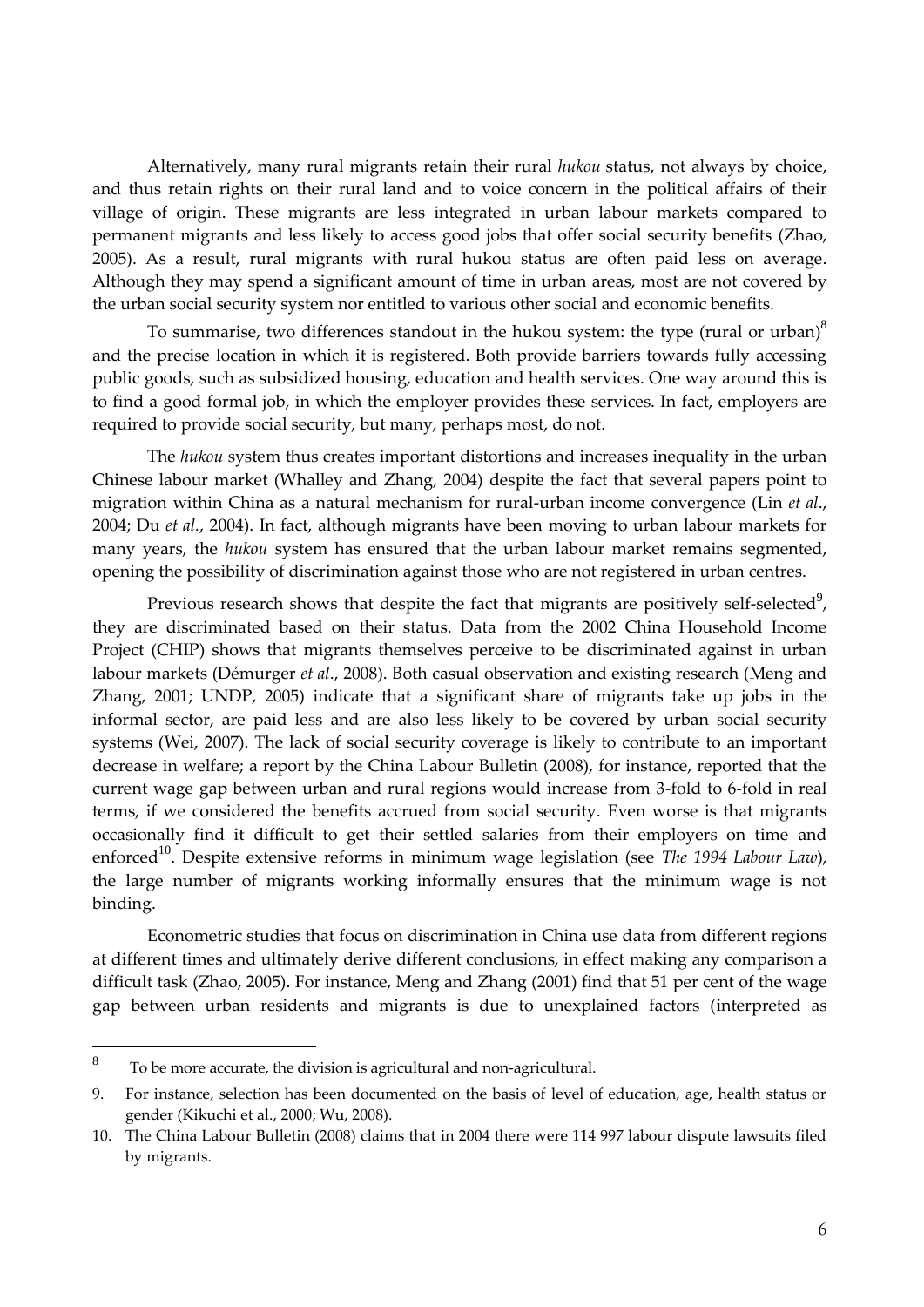discrimination) while Dinh and Maurer-Fazio (2004) find 25 per cent and Wang (2005) 43 per cent, each using different datasets which focus on different regions of the country. Deng (2007), using the China Household Income Project (CHIP) data collected by the Chinese Academy of Social Sciences (CASS) and which reasonably covers the country, finds that 60 per cent of the income gap originates from unexplained factors.

Although discrimination in China's urban labour markets raise much concern, little has been done to study why discrimination takes place and to better understand the gaps in labour market outcomes between migrants and urban residents $^{\rm 11}.$ 

In this paper we investigate the reason for wage differences in urban labour markets between migrants and urban residents. We use an OB model to decompose the difference between skill levels and skill-prices. Our research contributes to the literature by using a more representative dataset than previous studies, the  $1/5<sup>th</sup>$  random draw from the 2005 1-per cent sample of the national census, which, in addition, allows us to distinguish between work in the formal and the informal sectors. This is a salient feature when studying migration, as other datasets may not fully capture all migrants, especially those working informally. By introducing a sectoral breakdown along informal-formal labour market segmentation, we get a more complete and realistic picture of migrant labour outcomes in urban labour markets.

#### **3. Data and summary statistics**

-

The data we use come from a one-fifth random draw of the 2005 1-per cent sample of the national census administered by the Chinese National Bureau of Statistics (NBS). The sample size is around 2.3 million individuals covering 31 provinces, municipalities and autonomous regions. Generally speaking our data are representative of mainland China<sup>12</sup> and offer several advantages for studying migrant labour market outcomes. An ordinary household survey may be less likely to obtain a representative sample of migrants due to the floating nature of migration and the sampling process. Another advantage of the census data is that it identifies the rural *vs*. urban origin of migrants, which provides an alternative comparison group.

<sup>11.</sup> Among the very few, Meng and Zhang (2001) find that educated urban residents are more likely to have a white-collar job or to work in wholesale or retail trade occupations. Moreover, despite wage discrimination against migrants (which can be as high as 50%), they find that 82% of the discrimination is due to inequality between sectors. Meng (2001) finds that migrants with higher levels of education and urban labour experience are more likely to be self-employed in the informal sector. Shi and Zhang (2006) find that the return to education in the urban labour market is around 5.4%, and show that education is important in determining higher wages for migrants in urban centres. Démurger *et al*. (2008), decompose annual earnings differences between urban residents and rural migrants into four categories (a sectoral effect, a wage effect, an hours worked effect and a population effect) and find that migrant workers have a comparative advantage in working in the private sector while the opposite holds for urban residents. Moreover, the population effect, the underlying individual characteristics of urban residents and migrants, is significantly important, signaling that pre-market rather than on-market factors prevail.

<sup>12</sup> Additional information on the sample can be found in Gagnon *et al.*, 2009.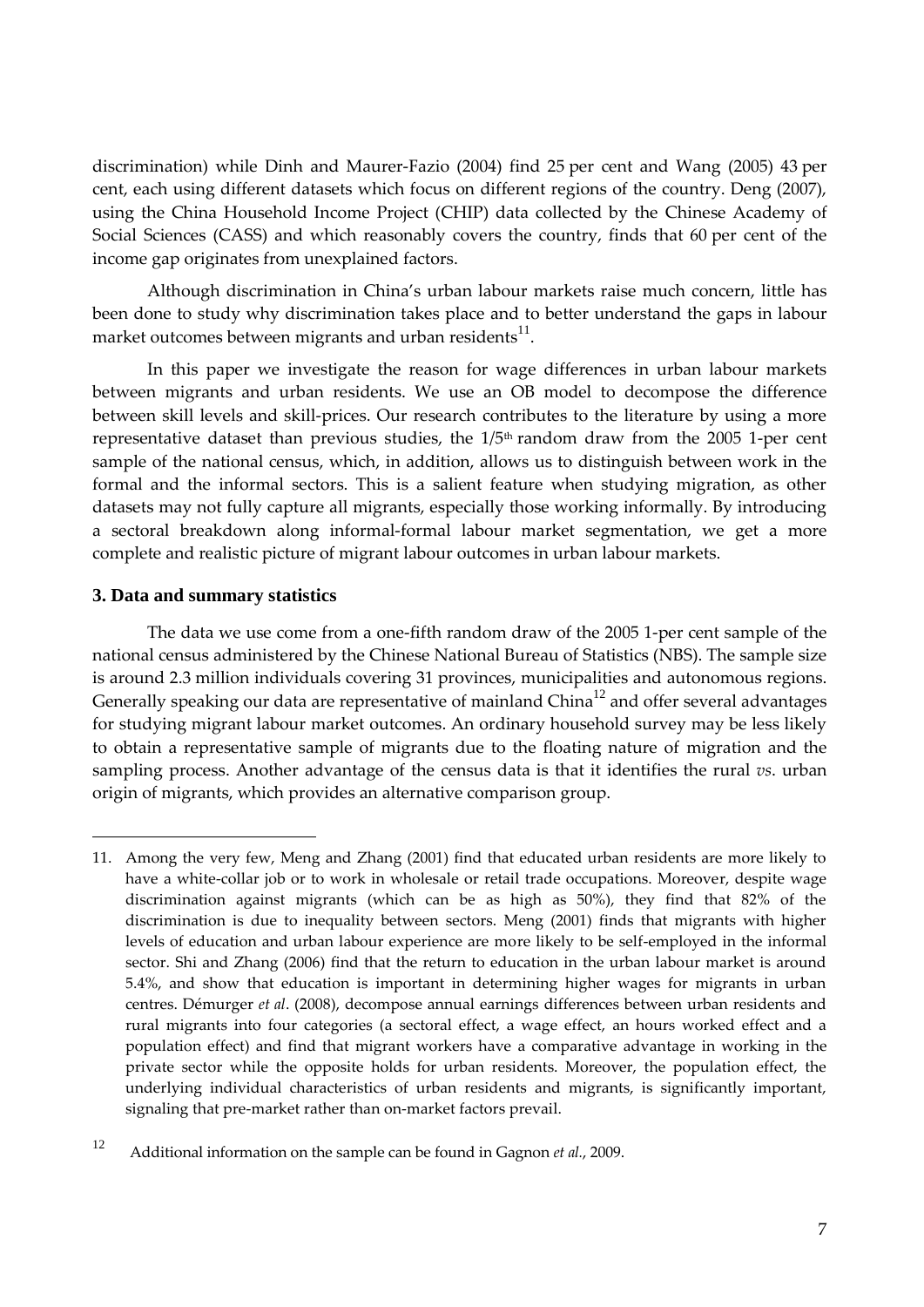Two questions in the questionnaire are used to identify migrants: (1) *In which location is your hukou registered?* and (2) *How long ago did you leave this location?* We define migrants as those who have left their registered hukou location for more than half a year and divide this group into four categories according to the location where they were living at the time of the survey (city, town or village) and their *hukou* type (rural or urban). Namely, we define these categories as follows:

- rural-to-rural: individuals with rural *hukou* status who have moved to another rural area (village or town);
- rural-to-urban: individuals with rural *hukou* status who have moved to an urban area (city);
- iii) urban-to-rural: individuals with urban *hukou* status who have moved to a rural area;
- iv) urban-to-urban: individuals with urban *hukou* status who have moved to another urban area.

Two definitions of informal employment, consistent with the standard ILO statistical guidelines (ILO, 1993; ILO, 2003), are possible with the census data:

- (a) self-employment;
- (b) the absence of a formal labour contract<sup>13</sup>.

As it will be shown, these two mutually exclusive definitions provide a certain degree of heterogeneity within informal employment, yet both are characterised by the lack of social security coverage.

Selected summary statistics are reported in Figure A2 and Tables A3 and A4 in the Annex. In summary, urban residents (non-movers) are gender balanced, quite educated, mostly all married and many work in the formal sector, and particularly in the public sector. Selfemployed workers are typically older, less educated and male, while showing higher income earnings than 'no contract' employees. Wages are lowest for rural migrants and highest for urban migrants. As for employment contracts, rural migrants are mostly in jobs without contracts while urban residents (non-migrants) are the most likely to have jobs with a formal contract.

#### **4. Model specification**

We use two empirical strategies in this paper. First we employ a multinomial logit model to identify the main factors associated with the probability of being employed in a formal or informal job. Three multinomial logit models are estimated, one each for urban residents, urban migrants and rural migrants with employment sector as the dependent variable. Employment sectors are defined as: *j* = formal, self-employment and 'no-contract' work.

<sup>13.</sup> For the remainder of the text we will reference this group as the 'no contract' group.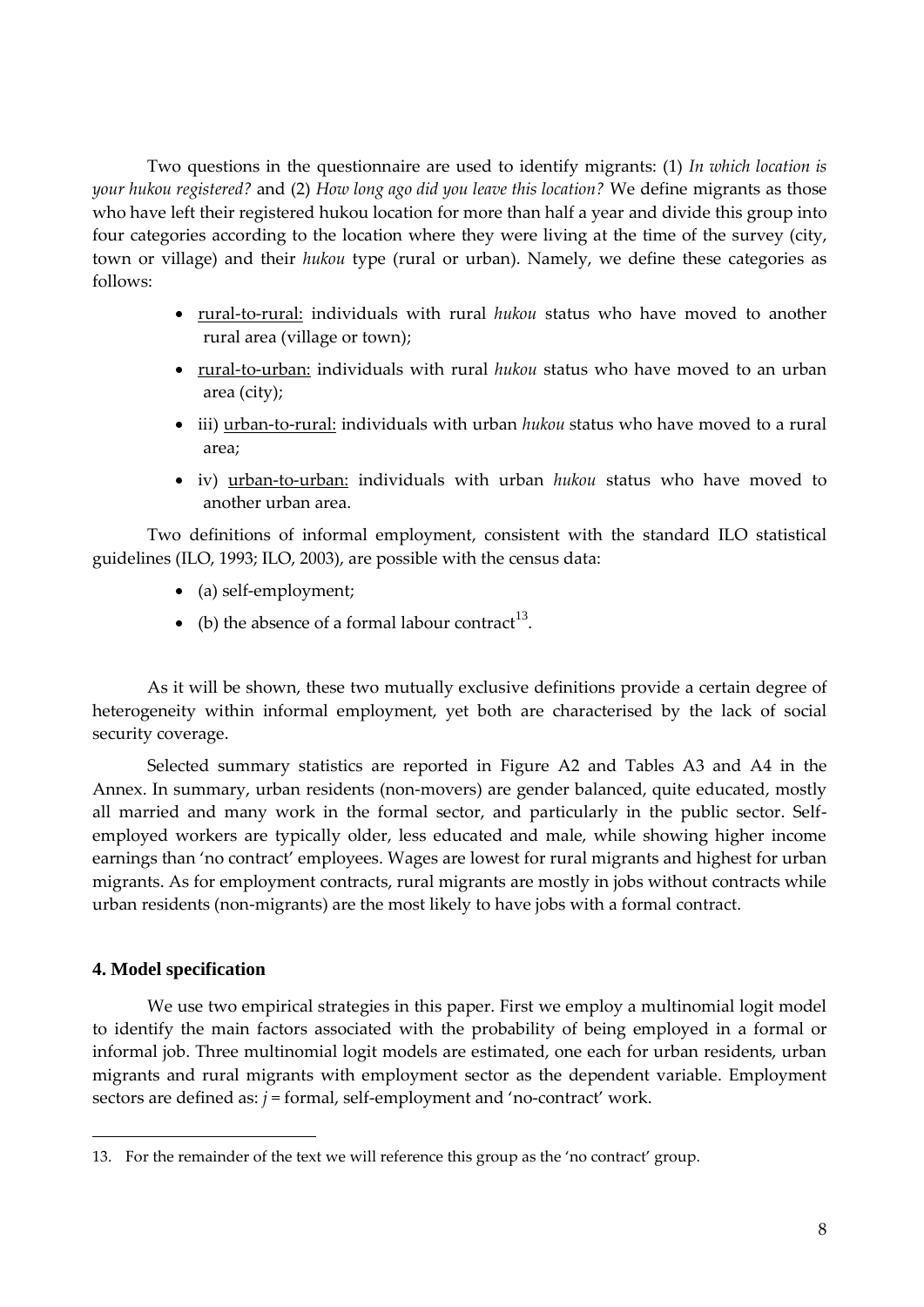Second, we calculate the OB decomposition for wage gaps between rural migrants and urban residents $^{14}$ . The income gap between the two groups can be decomposed into two parts: one due to differences in individual skill levels (the so-called *endowment effect*) and the other due to the differences in the skill-prices individuals face in the labour market (the *price effect*). The OB model is estimated in two steps. First, we estimate separate wage equations – one for each group (rural migrants and urban residents) – defining the OLS wage equation for each group as follows:

$$
W_i^g = \alpha^g + X_i^g \beta^g + \varepsilon_i^g \qquad (g = u, m) \tag{1}
$$

where  $W_i^s$  refers to the income (in log form) of individual *i* and  $g = u, m$  refers to urban residents and rural migrants.  $X_i^s$  is a vector of standard Mincerian control variables, including education, age, marital status, gender, province dummies, industry dummies and occupation dummies.  $\alpha^g$  is the intercept for group *g*.

Next we use the OLS results from  $\overline{W}^{\,g}=\hat{\alpha}^{\,g}+\overline{X}^{\,g}\hat{\beta}^{\,g}$  , with the "  $\overline{ }$  " bar on  $W$  and  $X$  referring to sample means, and  $\hat{\alpha}^s$  ,  $\hat{\beta}^s$  the OLS estimates for  $\alpha^s$  ,  $\beta^s$  to difference out the mean wages for both groups. The OB model is then as follows:

$$
\overline{W}^{u} - \overline{W}^{m} = (\alpha^{u} - \alpha^{m}) + (\overline{X}^{u} - \overline{X}^{m})\beta^{u} + (\beta^{u} - \beta^{m})\overline{X}^{m}
$$
\n(2)

The second term on the right-hand side,  $(X^u - X^m)\beta^u$ , is the wage gap due to differing individual characteristics (such as human capital) in the absence of discrimination. The third term,  $(\beta^u - \beta^m)X^m$ , measures the proportion of the relative wage gap due to discrimination. Discrimination is measured as the residual, or the unexplained difference in the regression coefficients.

In addition to wage gaps, we also look at differences in employment in formal and informal sectors. We decompose the gaps in the formal and informal distributions for each group into *endowment* and *price* effects<sup>15</sup> by estimating a linear probability model and use the results to calculate an OB decomposition based on sector of employment.

#### **5. Basic empirical results**

#### *5.1. Discrimination in the formal sector*

Table 1 uses the multinomial logit model results for urban residents in Table A5 in the Annex to predict the counterfactual formal-informal distribution for rural migrants<sup>16</sup>. That is, if rural migrants were treated as urban residents based on their observable characteristics, the distribution would be different. Notably, approximately 10 per cent of rural migrants would be

<sup>14.</sup> For the moment we only consider differences between rural migrants and urban residents, and let the analysis on urban migrants for Section 6.

<sup>15.</sup> Or sector-choice structure effect.

Estimates were also corrected for self-selection but this did not change the results.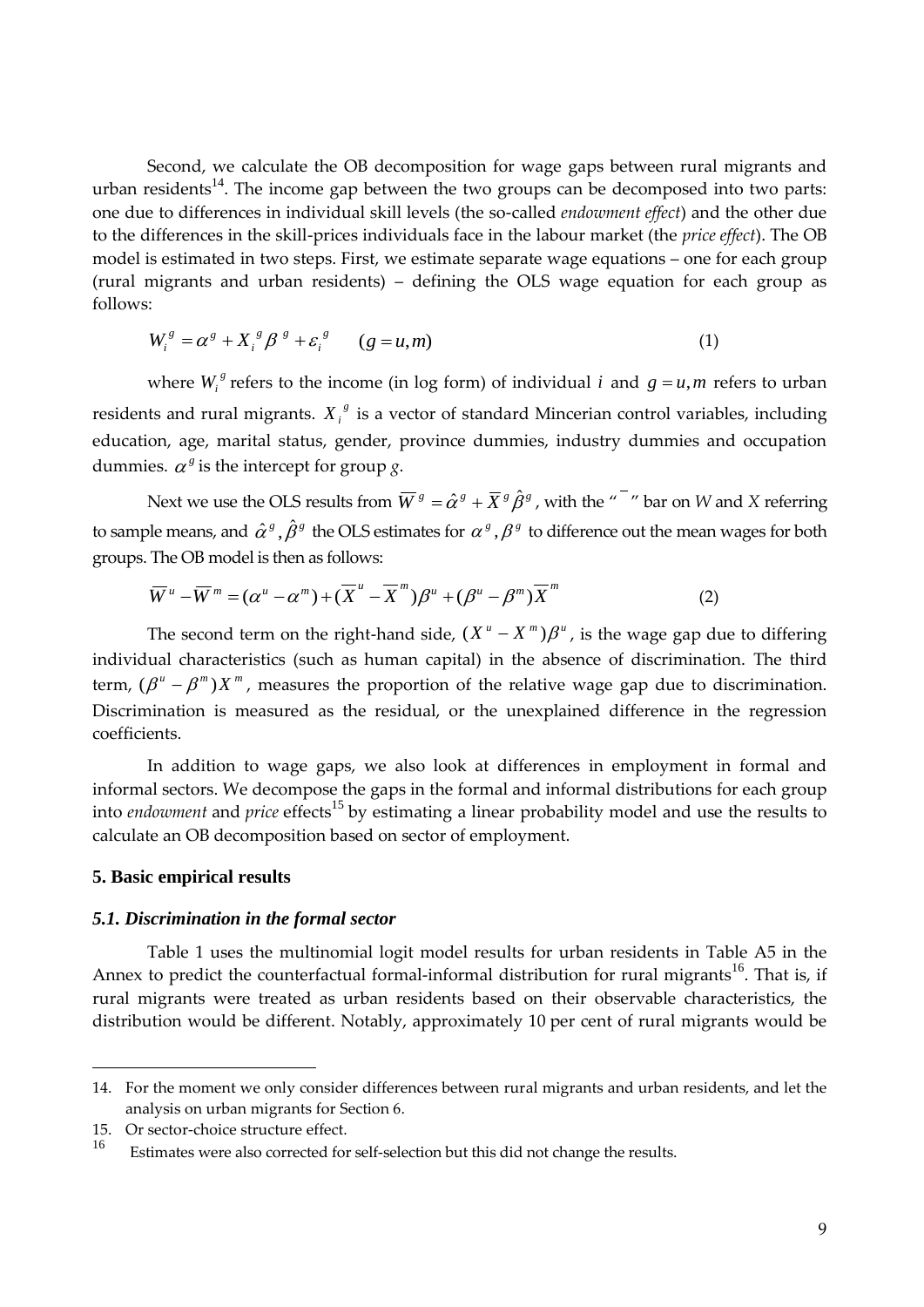in formal employment rather than in the 'no contract' group. The share of the self-employed however would not change much. We could expect this to have an effect on the income gap between rural migrants and urban residents.

|                 | Actual distribution |                | Predicted distribution                     |                                            |                                           |  |  |  |  |  |
|-----------------|---------------------|----------------|--------------------------------------------|--------------------------------------------|-------------------------------------------|--|--|--|--|--|
| Urban residents | Rural<br>migrants   | Urban migrants | Rural<br>migrants<br>as<br>urban residents | Urban<br>migrants<br>as<br>urban residents | Urban<br>migrants<br>as<br>rural migrants |  |  |  |  |  |
| 0.585           | 0.348               | 0.517          | 0.457                                      | 0.571                                      | 0.44                                      |  |  |  |  |  |
| 0.118           | 0.175               | 0.147          | 0.17                                       | 0.105                                      | 0.162                                     |  |  |  |  |  |
| 0.298           | 0.477               | 0.336          | 0.373                                      | 0.324                                      | 0.398                                     |  |  |  |  |  |

Table 1. **Sectoral Distributions based on Multinomial Logit Regression Results**

Samples include those aged 16-60 years old and who are out of school. Observations with no or zero income declared were dropped. The same holds for migrants who migrated for reasons not related to employment.

*Source:* 2005 1-per cent sample of the Chinese census

#### *5.2. Income determinants*

We next consider the determinants of income by type of employment (formal work, selfemployment and ´no contract´) for both urban residents and rural migrants. The aim of this exercise is to these the difference in the determinants of income between the sectors and between rural migrants and urban residents. The results of the OLS regressions are presented in Table  $2^{17}$ . For urban residents (the left panel), the age profiles by income vary depending on sector of work; for the formal employment and the 'no contract' workers income levels increase with age, while for the self-employed income first increases and then decreases. For rural migrants, however, all three groups show no significant difference in the income-age profile. In addition, they are similar to that of self-employed urban residents. Their income levels begin to decrease around 25 to 30 years of age.

The returns to education also differ; for urban residents there are no significant differences in returns to education between formal employment and 'no contract' workers, whereas the self-employed have the lowest returns to education. The same is true for rural migrants, where workers with formal employment yield the highest return to education.

Beyond age and education, the urban labour market also rewards gender and marital status differently. Earnings for women are significantly lower than those of men. The gap is much higher for the self-employed than for the formally employed and 'no contract' workers. There are only slight differences in coefficients between urban residents and rural migrants along gender lines.

<sup>17</sup> Estimates were also corrected for self-selection but this did not change the results.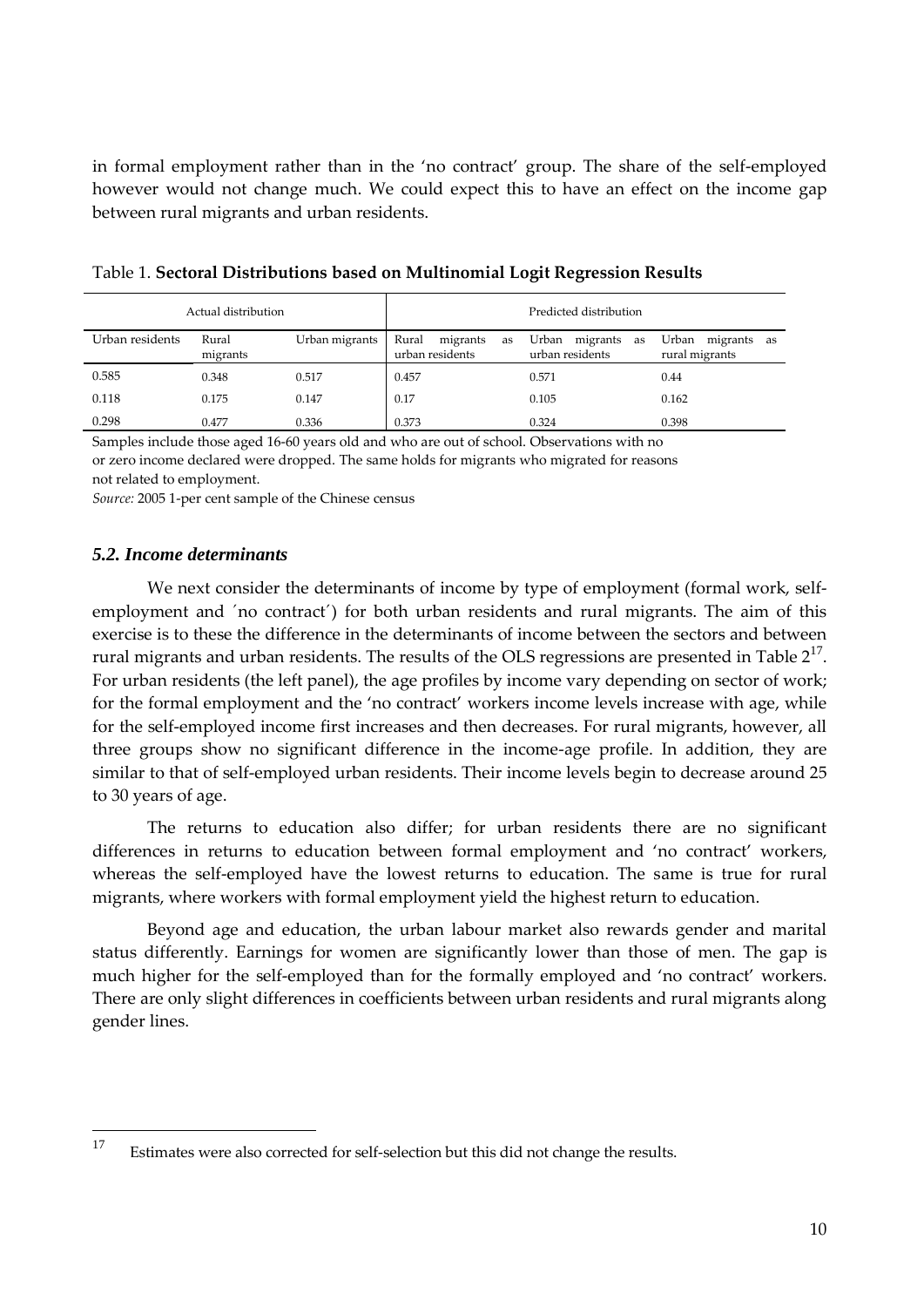|                              |                                   | Urban residents                   |                                   |                                   | Rural migrants                    | o                                 |                                   | Urban migrants                    |                                   |
|------------------------------|-----------------------------------|-----------------------------------|-----------------------------------|-----------------------------------|-----------------------------------|-----------------------------------|-----------------------------------|-----------------------------------|-----------------------------------|
|                              | Formal                            | Self-empl.                        | No-contract                       | Formal                            | Self-empl.                        | No-contract                       | Formal                            | Self-                             | No-contr                          |
| Age 16-20<br>omitted         |                                   |                                   |                                   |                                   |                                   |                                   |                                   |                                   |                                   |
| age: 21-25                   | $0.114***$                        | $0.113**$                         | $0.093***$                        | $0.073***$                        | $0.177***$                        | $0.117***$                        | $0.117***$                        | 0.006                             | $0.130***$                        |
| age: 26-30                   | (0.016)<br>$0.227***$             | (0.045)<br>$0.108**$              | (0.013)<br>$0.157***$             | (0.009)<br>$0.128***$             | (0.036)<br>$0.151***$             | (0.007)<br>$0.138***$             | (0.027)<br>$0.276***$             | (0.119)<br>0.096                  | (0.023)<br>$0.191***$             |
| age: 31-35                   | (0.017)<br>$0.280***$             | (0.045)<br>$0.117**$              | (0.014)<br>$0.219***$             | (0.011)<br>$0.123***$             | (0.036)<br>$0.167***$             | (0.009)<br>$0.119***$             | (0.029)<br>$0.296***$             | (0.118)<br>0.067                  | (0.027)<br>$0.175***$             |
| age: 36-40                   | (0.017)<br>$0.307***$             | (0.045)<br>$0.098**$              | (0.015)<br>$0.239***$             | (0.013)<br>$0.098***$             | (0.037)<br>$0.140***$             | (0.009)<br>$0.094***$             | (0.031)<br>$0.304***$             | (0.119)<br>$-0.005$               | (0.030)<br>$0.142***$             |
| age: 41-45                   | (0.017)<br>$0.307***$             | (0.046)<br>0.064                  | (0.015)<br>$0.236***$             | (0.014)<br>$0.065***$             | (0.037)<br>$0.098**$              | (0.010)<br>$0.040***$             | (0.034)<br>$0.279***$             | (0.121)<br>$-0.007$               | (0.033)<br>$0.097***$             |
| age: 46-50                   | (0.017)<br>$0.318***$             | (0.046)<br>0.017                  | (0.015)<br>$0.262***$             | (0.016)<br>$0.064***$             | (0.038)<br>0.064                  | (0.012)<br>0.012                  | (0.036)<br>$0.182***$             | (0.122)<br>$-0.012$               | (0.036)<br>$0.087**$              |
| age: 51-55                   | (0.017)<br>$0.363***$             | (0.046)<br>0.004                  | (0.015)<br>$0.311***$             | (0.020)<br>$0.095***$             | (0.040)<br>0.054                  | (0.015)<br>$-0.003$               | (0.039)<br>$0.197***$             | (0.125)<br>0.041                  | (0.039)<br>0.003                  |
| age: 55-60                   | (0.018)<br>$0.379***$             | (0.047)<br>$-0.053$               | (0.016)<br>$0.309***$             | (0.026)<br>$-0.092**$             | (0.043)<br>$-0.042$               | (0.018)<br>$-0.065***$            | (0.046)<br>$0.267***$             | (0.130)<br>$-0.096$               | (0.048)<br>$-0.038$               |
| Female                       | (0.019)<br>$-0.132***$<br>(0.003) | (0.050)<br>$-0.225***$<br>(0.009) | (0.019)<br>$-0.164***$<br>(0.004) | (0.036)<br>$-0.136***$<br>(0.006) | (0.052)<br>$-0.249***$<br>(0.011) | (0.025)<br>$-0.159***$<br>(0.005) | (0.065)<br>$-0.164***$<br>(0.012) | (0.145)<br>$-0.198***$<br>(0.028) | (0.061)<br>$-0.145***$<br>(0.013) |
| Primary and<br>below omitted |                                   |                                   |                                   |                                   |                                   |                                   |                                   |                                   |                                   |
| Junior middle                | $0.178***$                        | $0.121***$                        | $0.186***$                        | $0.158***$                        | $0.171***$                        | $0.150***$                        | $0.214***$                        | $0.187***$                        | $0.171***$                        |
| school                       | (0.009)                           | (0.013)                           | (0.009)                           | (0.009)                           | (0.012)                           | (0.006)                           | (0.039)                           | (0.046)                           | (0.029)                           |
| Senior middle                | $0.366***$                        | $0.225***$                        | $0.374***$                        | $0.368***$                        | $0.277***$                        | $0.314***$                        | $0.444***$                        | $0.324***$                        | $0.360***$                        |
| school                       | (0.009)                           | (0.014)                           | (0.009)                           | (0.011)                           | (0.017)                           | (0.008)                           | (0.038)                           | (0.048)                           | (0.030)                           |
| College                      | $0.691***$                        | $0.529***$                        | $0.731***$                        | $0.775***$                        | $0.472***$                        | $0.632***$                        | $0.888***$                        | $0.638***$                        | $0.751***$                        |
| and above                    | (0.009)                           | (0.023)                           | (0.010)                           | (0.018)                           | (0.059)                           | (0.019)                           | (0.039)                           | (0.060)                           | (0.033)                           |
| Not married                  | 0.001                             | $-0.061***$                       | $-0.034***$                       | $-0.015$                          | $-0.001$                          | $-0.055***$                       | 0.003                             | $0.153***$                        | $-0.032*$                         |
| R-squared<br>N               | (0.006)<br>0.424<br>128509        | (0.020)<br>0.147<br>25832         | (0.008)<br>0.423<br>65371         | (0.009)<br>0.291<br>32947         | (0.022)<br>0.148<br>16536         | (0.007)<br>0.235<br>45138         | (0.017)<br>0.435<br>11482         | (0.052)<br>0.205<br>3272          | (0.019)<br>0.389<br>7460          |

| Table 2. OLS Regression Results: dependent variable=log(hourly income) |  |  |  |  |  |  |
|------------------------------------------------------------------------|--|--|--|--|--|--|
|------------------------------------------------------------------------|--|--|--|--|--|--|

\*, \*\*, \*\*\* statistically significant at the 10%, 5%, 1% levels, respectively.

a) Samples include those aged 16-60 years old and who are out of school. Observations with no or zero income

declared were dropped. The same holds for migrants who migrated for reasons not related to employment.

b) Province, industry and occupation dummies are included in the regressions but not reported. Constants are not

reported either.

c) Standard errors are reported in brackets.

*Source:* 1-per cent census data of China (2005).

#### *5.3. Oaxaca-Blinder decomposition*

Using the results from the OLS exercise on income, we now turn to an OB decomposition between rural migrants and urban residents. The results using the entire sample are shown in the first column of Table 3. If type of employment is not taken into account, nearly 100 per cent of the income gap between rural migrants and urban residents can be attributed to differences in individual characteristics (an endowment effect). We then compare rural migrants and urban residents with respect to formal and informal employment. The results are nearly the same. Within formal employment, 83 per cent of the income gap is due to the endowment effect. For the self-employed, it is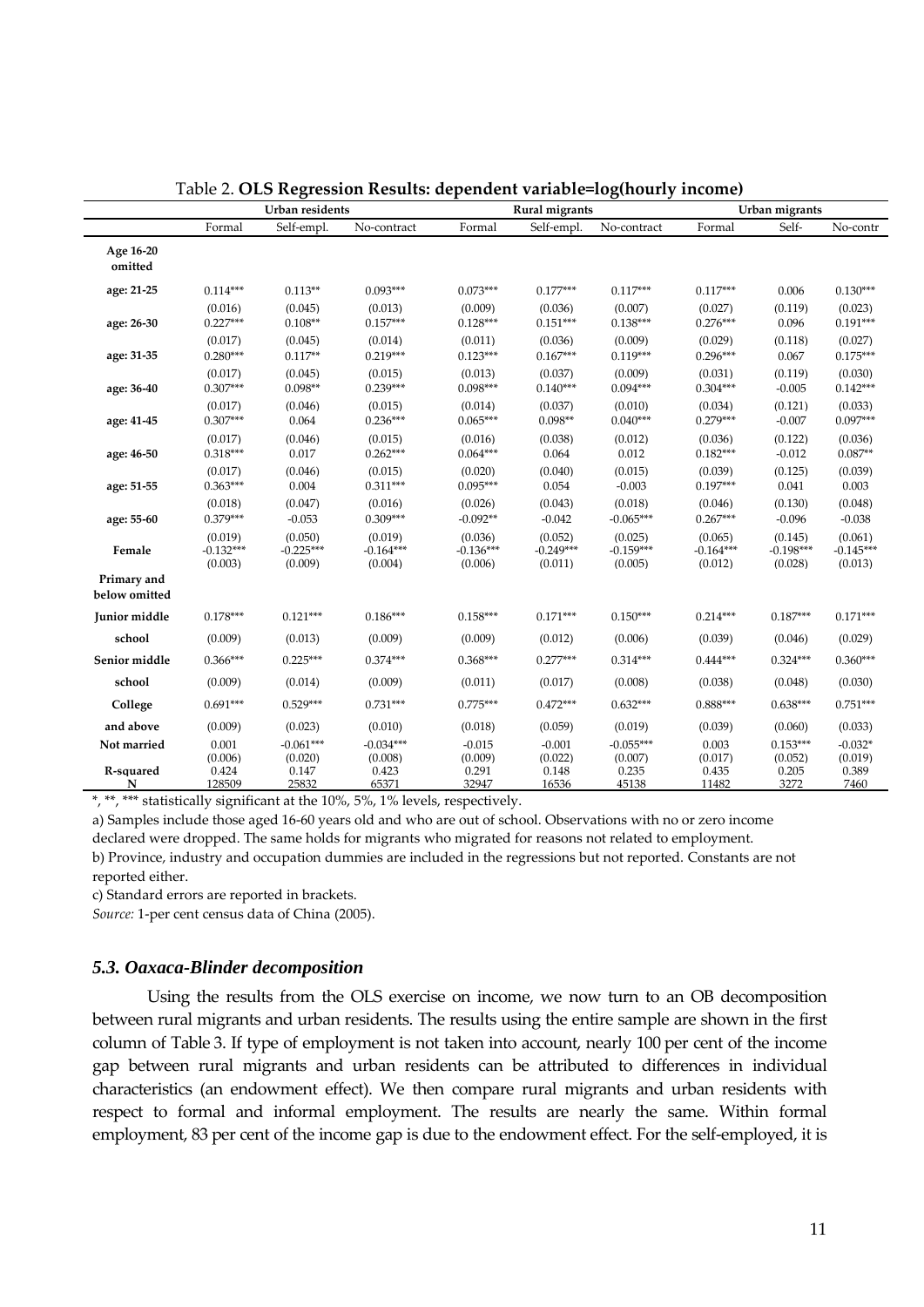92 per cent, and for the 'no-contract' employees, 160 per cent. The decomposition results for workers without contracts implies that if rural migrants had the same level of human capital as their urban resident counterparts, their wage would not only be higher, but even higher than the income of urban residents.

The gap between rural migrants and urban residents is mainly due to differences in human capital. However, we are careful in interpreting these results. Our results indicate that human capital levels are very important, but they do not imply that the differences in returns to human capital (both in terms of income and the distribution between formal and informal sectors) are not.

|                          |                    | urban residents | rural vs. | urban residents |       | recent vs. |
|--------------------------|--------------------|-----------------|-----------|-----------------|-------|------------|
|                          |                    | vs.             | urban     | vs.             |       | non recent |
|                          |                    | rural migrants  | migrants  | urban migrants  |       | migrants   |
|                          |                    |                 |           |                 | rural | urban      |
| Total difference         |                    | 0.238           | $-0.488$  | $-0.250$        | 0.107 | 0.183      |
| Explained $(\%)$         |                    | 101.7           | 59.0      | 16.5            | 53.2  | 50.6       |
| Unexplained (%)          |                    | $-1.7$          | 41.0      | 83.5            | 46.8  | 49.4       |
| <b>Formal employment</b> | Difference         | 0.252           | $-0.604$  | $-0.351$        | 0.121 | 0.179      |
|                          | Explained $(\%)$   | 82.6            | 67.2      | 38.8            | 59.3  | 55.7       |
|                          | Unexplained (%)    | 17.4            | 32.8      | 61.2            | 40.7  | 44.3       |
| Self-employed            | Difference         | $-0.096$        | $-0.236$  | $-0.333$        | 0.077 | 0.086      |
|                          | Explained $(\% )$  | 92.3            | 13.4      | 33.6            | 11.8  | 14.0       |
|                          | Unexplained $(\%)$ | 7.7             | 86.6      | 66.4            | 88.2  | 86.0       |
| No-contract              | Difference         | 0.153           | $-0.302$  | $-0.149$        | 0.118 | 0.188      |
|                          | Explained (%)      | 160.0           | 56.0      | $-40.0$         | 59.6  | 46.6       |
|                          | Unexplained $(\%)$ | $-60.0$         | 44.0      | 140.0           | 40.4  | 53.4       |
| <b>Recent migrants</b>   | Difference         |                 | $-0.448$  |                 |       |            |
|                          | Explained $(\%)$   |                 | 58.5      |                 |       |            |
|                          | Unexplained $(\%)$ |                 | 41.5      |                 |       |            |
| Non-recent migrants      | Difference         |                 | $-0.524$  |                 |       |            |
|                          | Explained (%)      |                 | 57.5      |                 |       |            |
|                          | Unexplained (%)    |                 | 42.5      |                 |       |            |

#### Table 3. **Oaxaca-Blinder Decomposition of Income Gaps, 2005**

a) The results are based on OLS regressions.

b) Samples include those aged 16-60 years old and who are out of school. Observations with no or zero income declared were dropped. The same holds for migrants who migrated for reasons not related to employment. c) Controls for industry and occupation are included.

*Source:* 1-per cent census data of China (2005).

#### **6. Discussion and further tests**

#### *6.1. Are urban residents the right reference group?*

Section 5 concluded that rural migrants are not discriminated in the urban labour market and that their lower outcomes compared to urban residents are due to low human capital. But the null 'unexplained effect' found in the previous section, may be the net outcome of two opposing mechanisms: a premium accrued by migrants (a self-selection) and discrimination associated with their rural *hukou* status. We therefore introduce another group into the analysis: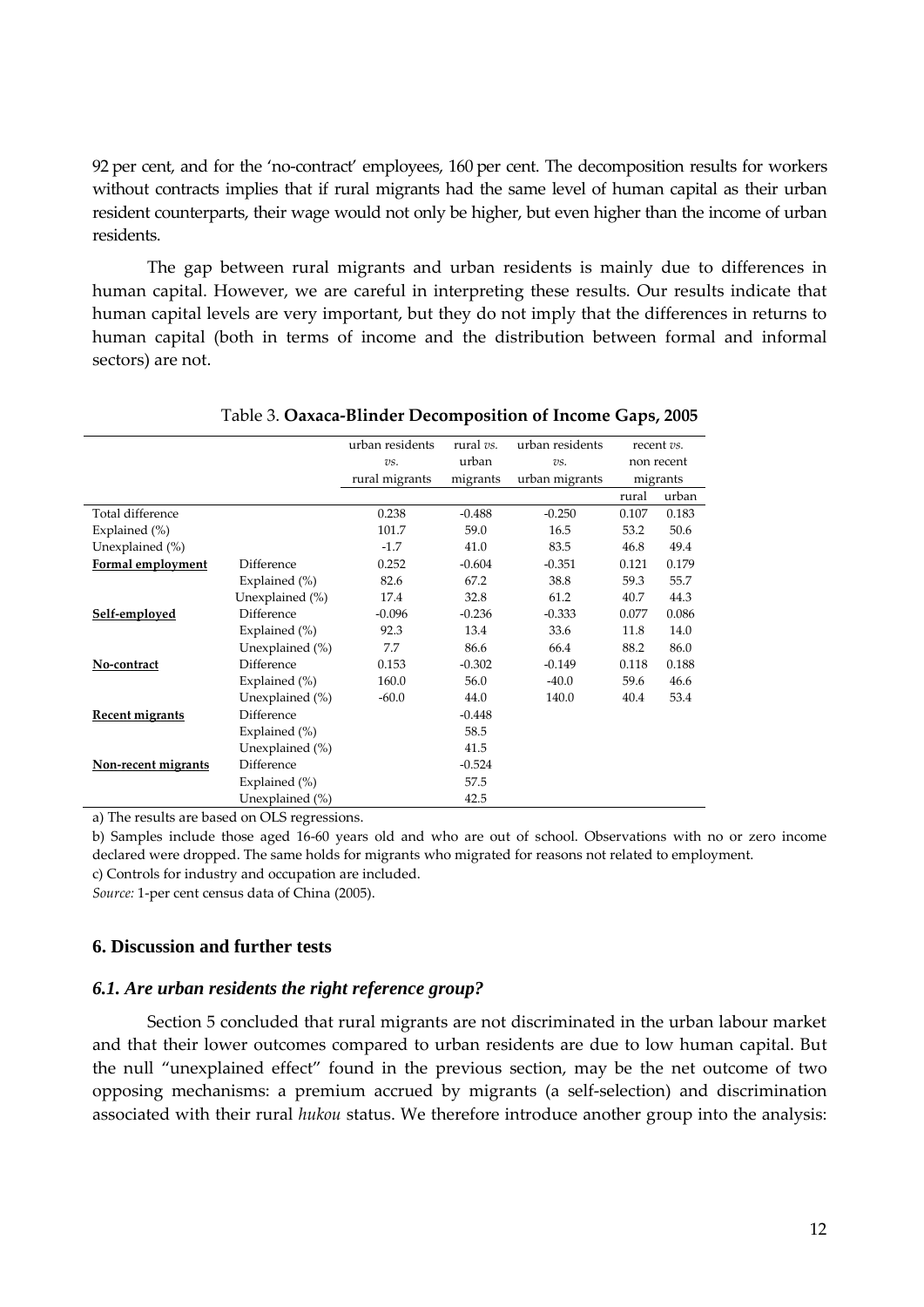urban migrants. By comparing the income gap between rural and urban migrants, the pure *hukou* effect can be separated as both groups are migrants but differ by *hukou* status.

The results of the multinomial logit regressions for the determinants of employment sector for urban migrants can be found in Table A6 in the Annex. A counterfactual prediction (Table 1) shows that if urban migrants were treated as rural migrants at least with respect to formal and informal sectors, there would be fewer urban migrants in the formal sector (from 51.7 per cent to 44 per cent), and more in self-employment and in the 'no-contract' group (from 14.7 per cent to 16.2 per cent, and from 33.6 per cent to 39.8 per cent respectively).

The second column of Table 3 reports OB decomposition results for rural and urban migrants by type of employment. The general results indicate that nearly 60 per cent of the income gap between these two groups can be explained by differences in their individual characteristics and the remaining 40 per cent is due to differences in skill-prices. While these results do not indicate a clear conclusion, we find significant heterogeneity across sectors. In the formal sector, differences in endowments can explain 67 per cent of the income gap whereas in the 'no-contract' group the share of explained gap is only 56 per cent. But the most revealing result is that only 13.4 per cent of the gap in the self-employment group can be explained by observable individual characteristics.

By comparing rural migrants with urban migrants instead of urban residents, we obtain different results. Rural migrants fare worse than the urban migrants not only because they have low levels of human capital but also because they are treated differently due to their rural *hukou* status<sup>18</sup>. These results indicate that migrants receive a premium for migrating, and this holds true both for rural and urban migrants.

#### *6.2. Premiums for migrants: urban residents versus urban migrants*

Migration is not a random process. Migrants positively self-select into urban labour markets based on individual human capital characteristics – many of which are unobserved. As such, migrant wages likely include a premium related to these unobserved characteristics. To evaluate the true extent of this "migrant premium", we compare urban migrants with urban residents. Both groups have urban *hukou* status but differ on migrant status. Hence if human capital levels do not fully explain why urban migrants have higher income levels than urban residents, evidence of a migrant premium can be deduced, as urban migrants are paid better due to skill-prices.

The OB decomposition in column 3 of Table 3 indicates that not only there is a migrant premium but that it is also large. The overall decomposition shows that 83.5 per cent of the income difference is unexplained. For the decompositions by formal-informal sectors, the unexplained shares are 61.2 per cent, 66.4 per cent, and 140 per cent for the formal sector, selfemployed, and 'no-contract' workers respectively. If urban migrants were treated the same as

<sup>18.</sup> Clearly, rural *hukou* status has various implications. For example, we use age as a proxy for potential experience, which is likely to be a poor proxy for rural migrants if what really matters is urban labour market experience.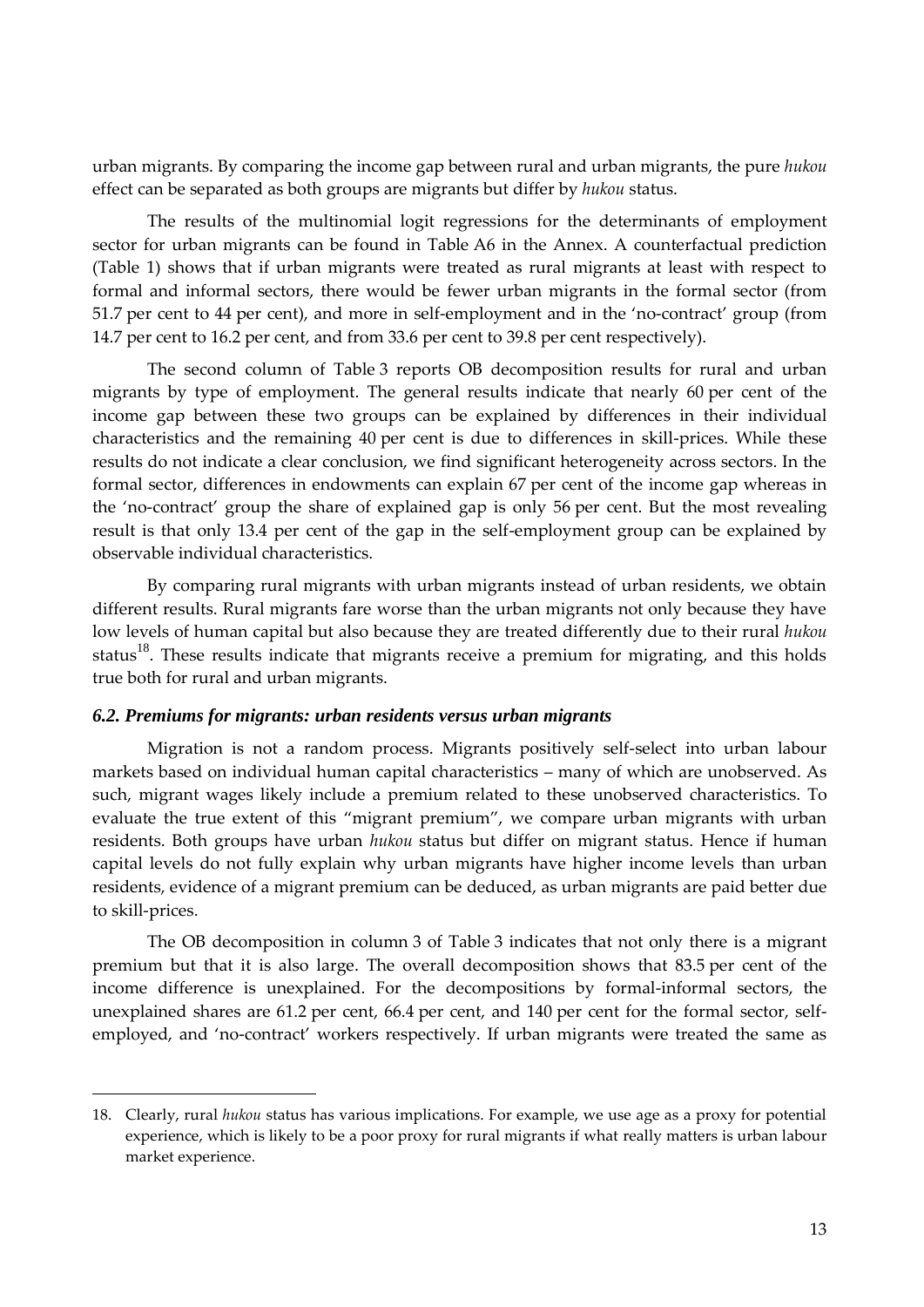urban residents in the formal sector, their wages would be even higher than urban residents with the same observable human capital characteristics.

However, although they enjoy wage premiums in the urban labour market, their advantage does not translate into better jobs. The results in Table 1 indicate that if urban migrants were treated as urban residents in the distribution of formal and informal sectors, urban migrants would figure more prominently in the formal sector (57 per cent rather than 52 per cent), and less in self-employment (10.5 per cent rather than 14 per cent). This implies that if urban migrants were treated as urban residents along formal-informal sectors, they would have even higher income levels. This negative effect is overcome by large migration-related wage premiums.

#### *6.3. Does time since initial migration matter?*

We can think of discrimination and the migrant premium referenced above as the net average effect for all migrants. However, wage premiums for migrants likely differ between migrants. The Harris and Todaro (1970) framework suggests that migrants may first enter the informal labour market while waiting and accumulating experience before the opportunity opens up at a formal sector job. Apart from the type of hukou, differences in earnings may originate from the time workers have spent in the urban labour market. In other words, experience and assimilation may be a factor in the wage premium. Unfortunately, it is very difficult to find a comparable proxy for urban labour market experience for all three groups. In order to evaluate this assimilation effect, we decompose the wage gaps between recent and nonrecent migrants.

For both rural and urban migrants, the duration of their migration episode is important. More than 50 per cent of migrants (rural and urban) have less than 3 years of local urban labour market experience (we call this group *recent migrants*). It seems true for both rural and urban migrants that self-employed workers tend to have been longer in the new labour market, while the 'no contract' workers tend to be more recent migrants. To see the effect of duration more clearly, we split rural migrants and urban migrants into recent and non-recent sub-groups.

To get a better grasp of the role this plays, we estimate a multinomial logit model for each employment sector dividing recent and non-recent migrants (Table A6 in the Annex) and OLS regressions on the determinants of income for each employment sector (Table 4). Recent and non-recent migrants display different patterns both in terms of determinants of income and sector, for both rural and urban migrants.

The OB decomposition results, reported in Table 3, show that for rural migrants (column 5), 47 per cent of the gap between recent and non-recent migrants is unexplained. In the formal sector and for the 'no-contract' worker group however, the unexplained shares are lower than the overall percentages, which are around 40 per cent. For the self-employed, 88 per cent of the difference between recent and non-recent migrants is unexplained. This means that the experience and assimilation effects are more evident for the self-employed. This is an expected result as setting up a business in an urban area requires financial and social capital which may take time to accumulate. The case for urban migrants is similar.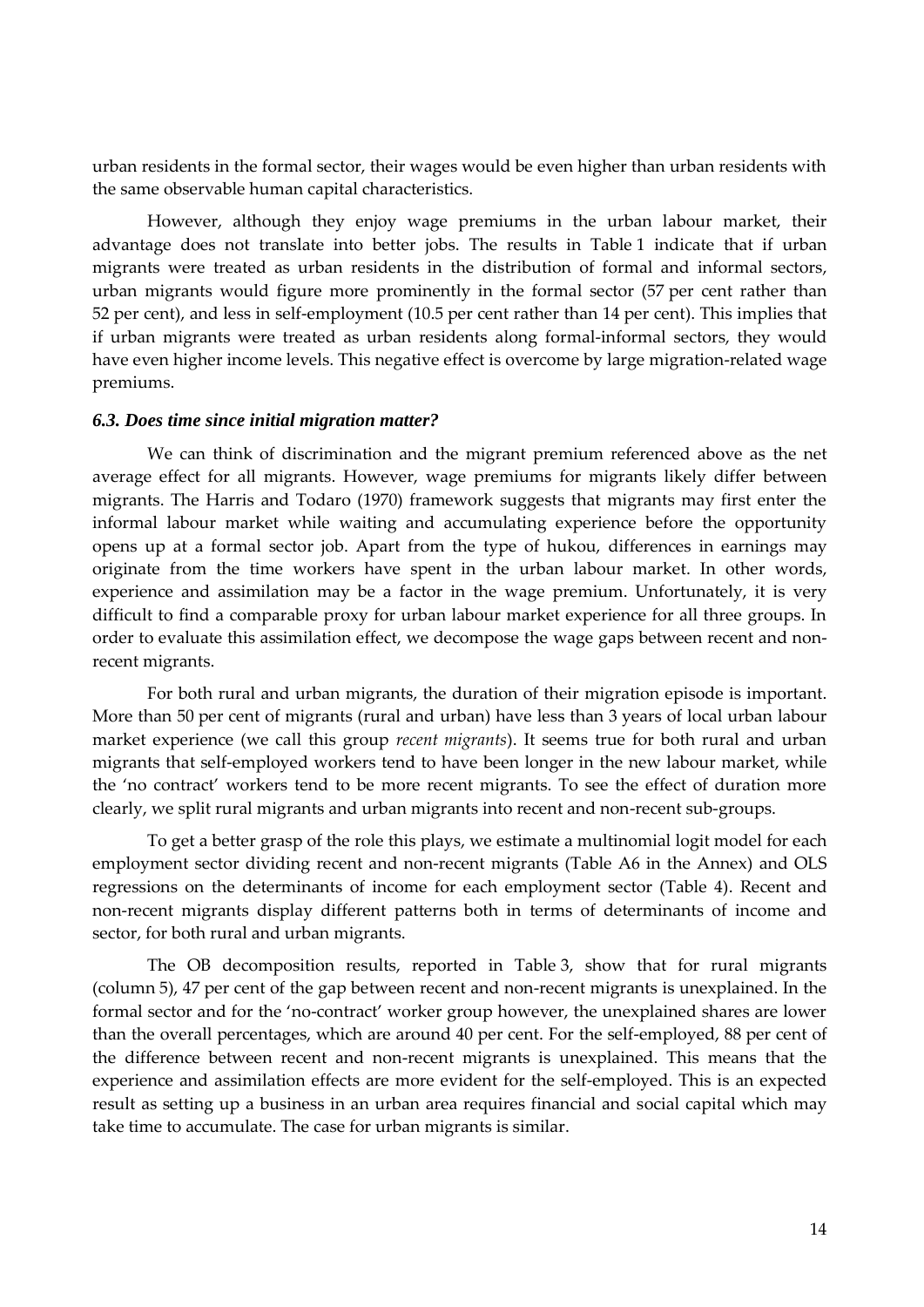|                  | Rural migrants         |                       |                       |                       |                       |                        | Urban residents      |                      |                     |                       |                  |                       |
|------------------|------------------------|-----------------------|-----------------------|-----------------------|-----------------------|------------------------|----------------------|----------------------|---------------------|-----------------------|------------------|-----------------------|
|                  |                        | Non-recent            |                       |                       | recent                |                        |                      | Non-recent           |                     |                       | recent           |                       |
|                  | Formal                 | Self-empl.            | No-contr.             | Formal                | Self-empl.            | No-contr.              | Formal               | Self-empl.           | No-contr.           | Formal                | Self-empl.       | No-<br>contr.         |
| $16 - 20$<br>Age |                        |                       |                       |                       |                       |                        |                      |                      |                     |                       |                  |                       |
| omitted          |                        |                       |                       |                       |                       |                        |                      |                      |                     |                       |                  |                       |
| age: 21-25       | $0.064***$<br>(0.024)  | $0.245***$<br>(0.072) | $0.118***$<br>(0.016) | $0.065***$<br>(0.009) | $0.137***$<br>(0.041) | $0.110***$<br>(0.007)  | 0.023<br>(0.069)     | $-0.25$<br>(0.320)   | 0.047<br>(0.058)    | $0.116***$<br>(0.029) | 0.022<br>(0.126) | $0.129***$<br>(0.025) |
| age: 26-30       | $0.109***$             | $0.206***$            | $0.138***$            | $0.114***$            | $0.100**$             | $0.119***$             | 0.113                | $-0.245$             | 0.091               | $0.313***$            | 0.117            | $0.182***$            |
|                  | (0.027)                | (0.072)               | (0.018)               | (0.013)               | (0.043)               | (0.011)                | (0.070)              | (0.313)              | (0.060)             | (0.033)               | (0.129)          | (0.032)               |
| age: 31-35       | $0.097***$             | $0.192***$            | $0.098***$            | $0.111***$            | $0.137***$            | $0.110***$             | $0.150**$            | $-0.274$             | 0.069               | $0.311***$            | 0.077            | $0.164***$            |
|                  | (0.028)                | (0.072)               | (0.019)               | (0.015)               | (0.044)               | (0.012)                | (0.072)              | (0.314)              | (0.064)             | (0.039)               | (0.131)          | (0.036)               |
| age: 36-40       | $0.060**$              | $0.170**$             | $0.070***$            | $0.098***$            | $0.099**$             | $0.092***$             | $0.145**$            | $-0.339$             | 0.009               | $0.329***$            | $-0.022$         | $0.161***$            |
|                  | (0.029)                | (0.072)               | (0.020)               | (0.017)               | (0.045)               | (0.013)                | (0.073)              | (0.314)              | (0.066)             | (0.043)               | (0.134)          | (0.041)               |
| age: 41-45       | 0.021                  | 0.1                   | 0.017                 | $0.073***$            | $0.100**$             | $0.032**$              | 0.101                | $-0.393$             | $-0.003$            | $0.340***$            | 0.062            | $0.080*$              |
|                  | (0.031)                | (0.073)               | (0.021)               | (0.021)               | (0.047)               | (0.015)                | (0.075)              | (0.315)              | (0.070)             | (0.046)               | (0.137)          | (0.047)               |
| age: 46-50       | $-0.012$               | 0.07                  | $-0.039$              | $0.108***$            | 0.06                  | 0.028                  | 0.046                | $-0.457$             | $-0.021$            | $0.186***$            | 0.114            | 0.077                 |
|                  | (0.036)                | (0.075)               | (0.025)               | (0.026)               | (0.050)               | (0.019)                | (0.078)              | (0.318)              | (0.073)             | (0.052)               | (0.143)          | (0.051)               |
| age: 51-55       | 0.032                  | 0.09                  | $-0.070**$            | $0.127***$            | 0.003                 | 0.014                  | 0.038                | $-0.359$             | $-0.07$             | $0.225***$            | 0.113            | $-0.05$               |
| age: 55-60       | (0.043)                | (0.078)               | (0.030)               | (0.034)               | (0.057)               | (0.023)                | (0.086)              | (0.320)              | (0.085)             | (0.062)               | (0.151)          | (0.063)               |
|                  | $-0.167***$<br>(0.057) | $-0.016$<br>(0.084)   | $-0.094**$<br>(0.041) | $-0.045$<br>(0.048)   | $-0.101$<br>(0.078)   | $-0.083***$<br>(0.032) | $0.214**$<br>(0.106) | $-0.591*$<br>(0.327) | $-0.077$<br>(0.101) | 0.149<br>(0.091)      | 0.307<br>(0.209) | $-0.092$<br>(0.080)   |
| Female           | $-0.192***$            | $-0.283***$           | $-0.207***$           | $-0.094***$           | $-0.200***$           | $-0.129***$            | $-0.201***$          | $-0.240***$          | $-0.163***$         | $-0.130***$           | $-0.158***$      | $-0.124***$           |
|                  | (0.010)                | (0.015)               | (0.008)               | (0.007)               | (0.016)               | (0.005)                | (0.018)              | (0.040)              | (0.022)             | (0.016)               | (0.039)          | (0.017)               |
| Primary and      |                        |                       |                       |                       |                       |                        |                      |                      |                     |                       |                  |                       |
| below            |                        |                       |                       |                       |                       |                        |                      |                      |                     |                       |                  |                       |
| omitted          |                        |                       |                       |                       |                       |                        |                      |                      |                     |                       |                  |                       |
| Junior middle    | $0.153***$             | $0.171***$            | $0.156***$            | $0.155***$            | $0.165***$            | $0.135***$             | $0.182***$           | 0.072                | $0.169***$          | $0.254***$            | $0.373***$       | $0.173***$            |
| school           | (0.014)                | (0.016)               | (0.009)               | (0.011)               | (0.017)               | (0.007)                | (0.053)              | (0.062)              | (0.045)             | (0.057)               | (0.069)          | (0.039)               |
| Senior           | $0.376***$             | $0.277***$            | $0.324***$            | $0.352***$            | $0.271***$            | $0.298***$             | $0.413***$           | $0.196***$           | $0.356***$          | $0.483***$            | $0.503***$       | $0.360***$            |
| middle school    | (0.017)                | (0.023)               | (0.013)               | (0.013)               | (0.026)               | (0.010)                | (0.053)              | (0.066)              | (0.046)             | (0.056)               | (0.071)          | (0.039)               |
| College and      | $0.791***$             | $0.412***$            | $0.724***$            | $0.744***$            | $0.499***$            | $0.544***$             | $0.874***$           | $0.558***$           | $0.766***$          | $0.918***$            | $0.755***$       | $0.745***$            |
| above            | (0.029)                | (0.087)               | (0.031)               | (0.023)               | (0.080)               | (0.025)                | (0.054)              | (0.085)              | (0.051)             | (0.057)               | (0.086)          | (0.043)               |
| Not married      | $-0.013$               | $-0.001$              | $-0.075***$           | $-0.002$              | 0.011                 | $-0.032***$            | $-0.011$             | 0.128                | $-0.053*$           | $0.039*$              | $0.181***$       | $-0.009$              |
| R-squared        | (0.016)<br>0.314       | (0.035)<br>0.151      | (0.012)<br>0.253      | (0.011)<br>0.263      | (0.029)<br>0.148      | (0.009)<br>0.218       | (0.024)<br>0.438     | (0.082)<br>0.241     | (0.030)<br>0.405    | (0.023)<br>0.428      | (0.065)<br>0.193 | (0.025)<br>0.37       |
| N                | 13819                  | 9312                  | 16949                 | 19128                 | 7224                  | 28189                  | 5570                 | 1736                 | 3101                | 5912                  | 1536             | 4359                  |

**Table 4.** Determinant of income by sector of employment and duration of migration

\*, \*\*, \*\*\* statistically significant at the 10%, 5%, 1% levels, respectively.

a) The dependent variable is the log of hourly income.

b) Samples include those aged 16-60 years old and who are out of school. Observations with no or zero income declared were dropped. The same holds for migrants who migrated for reasons not related to employment.

c) Province, industry and occupation dummies are included in the regressions but not reported. Constants are not reported either.

d) Standard errors are reported in brackets.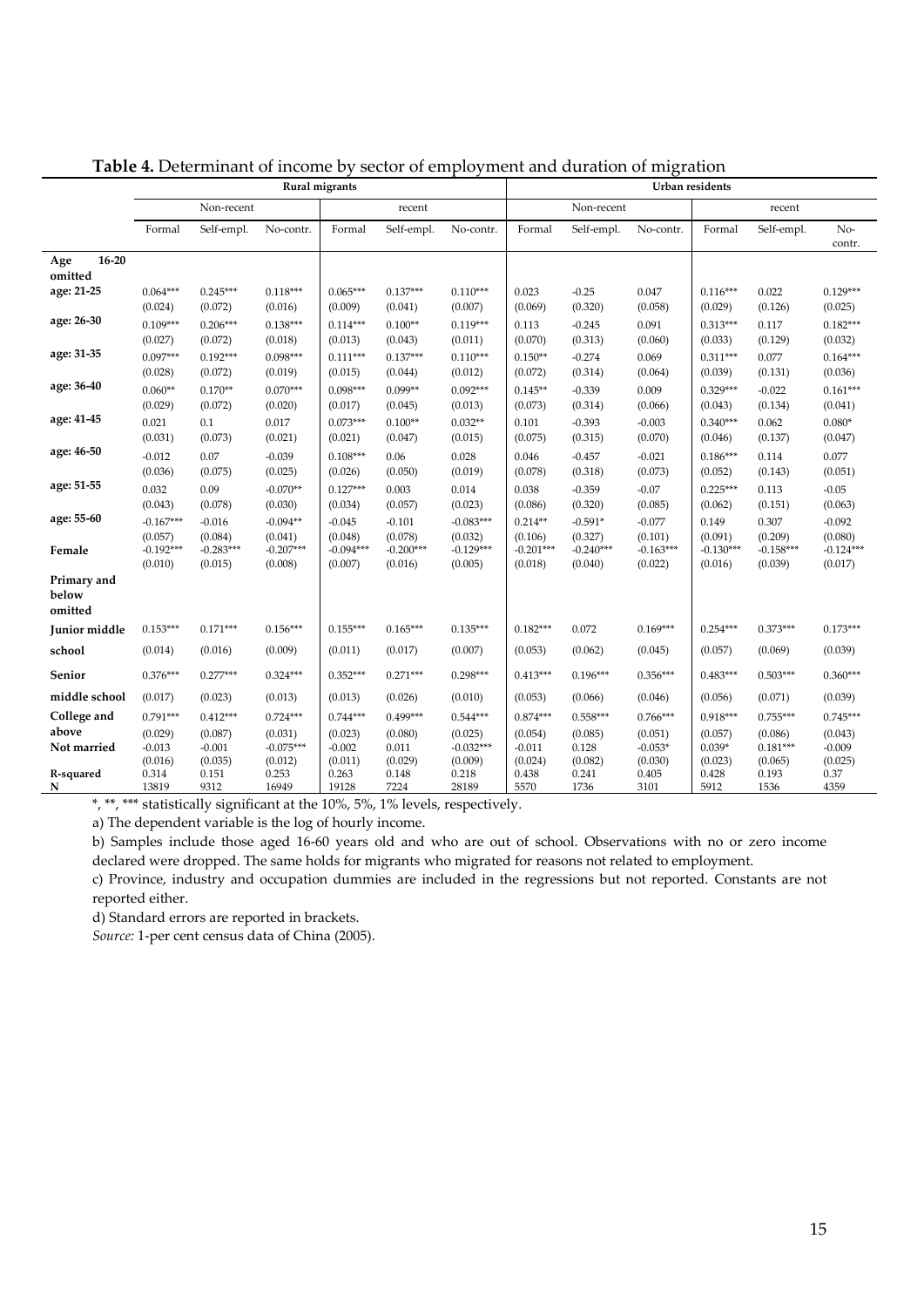In terms of distribution by formal and informal sectors we turn to our counterfactual predictions in Table 5. If recent migrants were treated as non-recent migrants, there would be more recent migrants in formal sectors or self-employment, and this holds for both rural and urban migrants. Nevertheless the difference between the actual and counterfactual sector distributions is not very large, and this is closely related to the fact that actual sector distributions of recent and non-recent migrants are similar.

|                     |                                | $\sim$                 |                     | $\sim$ |                        |  |  |  |
|---------------------|--------------------------------|------------------------|---------------------|--------|------------------------|--|--|--|
|                     | Rural migrants                 |                        | Urban migrants      |        |                        |  |  |  |
| Actual distribution |                                | Predicted distribution | Actual distribution |        | Predicted distribution |  |  |  |
| Non-recent          | Recent<br>Recent as non-recent |                        | Non-recent          | Recent | Recent as non-recent   |  |  |  |
| 0.345               | 0.351                          | 0.359                  | 0.535               | 0.501  | 0.524                  |  |  |  |
| 0.232               | 0.133                          | 0.168                  | 0.167               | 0.13   | 0.139                  |  |  |  |
| 0.423               | 0.517                          | 0.474                  | 0.298               | 0.369  | 0.337                  |  |  |  |

**Table 5.** Sectoral distribution of migrants based on multinomial logit model

Samples include those aged 16-60 years old and who are out of school. Observations of migrants who migrated for reasons not related to employment were dropped.

*Source:* 2005 1-per cent sample of the Chinese census

#### *6.4. Decomposing the gaps between sectors*

Our analysis has not, until now, revealed much discrimination in the urban labour market in terms of wages. However, we argue that these results do not imply that there is no discrimination against migrants. Our counterfactual analyses show that, based on individual characteristics, there would be a reshuffling of workers by sector. Even a small degree of discrimination in the formal sector can be quite significant, given the substantial differences that exist in terms of social security coverage, working conditions and pay compared to the informal sector. Moreover, the *hukou* system does not disqualify migrants from accessing formal jobs *per se*; both rural and urban migrants have the full right to accede to these jobs. In fact, because the *hukou* does bar them from accessing public goods, getting a formal job is all the more important for migrants to secure social security, provided by the employer.

To investigate discrimination along formal-informal sector lines we estimate linear probability models on the determinants of having a formal or informal job (available upon request) and use the results to calculate OB decompositions. The decomposition results are reported in Table 6. In the first two columns, we consider the broad definition of informal employment, including both self-employed and 'no-contract' employees and compare rural migrants with urban residents. The gap between employment type is large. The fraction of informal employment for rural migrants is 33.7 percentage points higher than that of urban residents. The decomposition result shows that only 17 per cent of the difference can be explained by differences in characteristics, while 83 per cent remains unexplained. This is in contrast to the results we had derived with the OB decomposition results for *income* gaps, which indicated the dominant role of the endowment effect and a minor role played by sector segmentation. The results here show that there is a significant share of the gap due to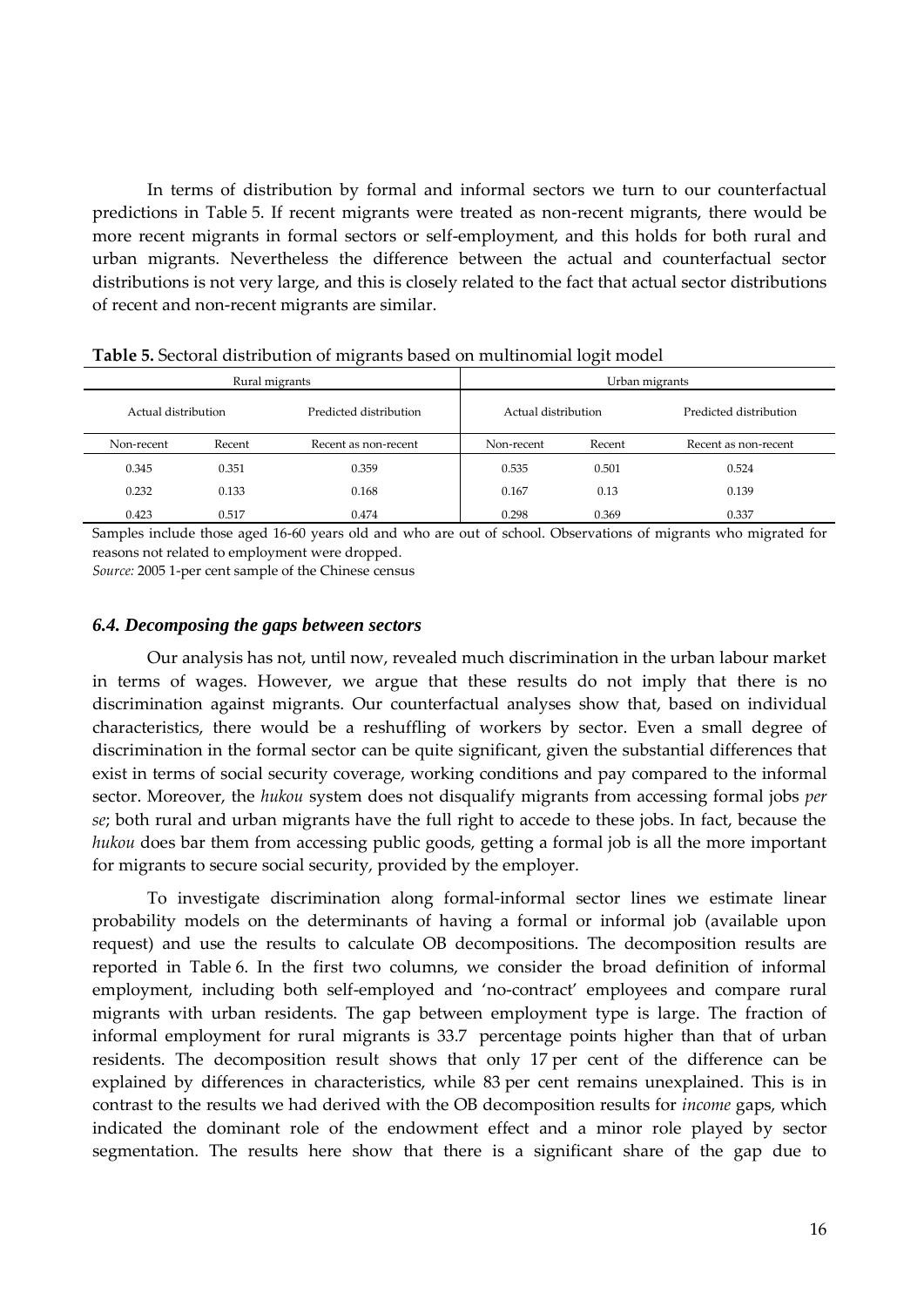discrimination in terms of formal and informal sectors, which means migrants may be even worse off in terms of social security coverage and working conditions, even conditional on individual characteristics.

|                                    | Different definitions of informal employment |                                  |       |               |        |             |     |  |  |
|------------------------------------|----------------------------------------------|----------------------------------|-------|---------------|--------|-------------|-----|--|--|
|                                    |                                              | Self-employed<br>and no-contract |       | Self-employed |        | No contract |     |  |  |
| Rural migrants vs. urban residents |                                              |                                  |       |               |        |             |     |  |  |
|                                    | difference                                   | 0.337                            | 100   | 0.087         | 100    | 0.250       | 100 |  |  |
|                                    | explained                                    | 0.059                            | 17    | 0.034         | 39     | 0.025       | 10  |  |  |
|                                    | unexplained                                  | 0.278                            | 83    | 0.053         | 61     | 0.226       | 90  |  |  |
| Urban migrants vs. urban residents |                                              |                                  |       |               |        |             |     |  |  |
|                                    | difference                                   | 0.166                            | 100   | 0.057         | 100    | 0.109       | 100 |  |  |
|                                    | explained                                    | 0.028                            | 17    | $-0.005$      | -9     | 0.033       | 30  |  |  |
|                                    | unexplained                                  | 0.138                            | 83    | 0.062         | 109    | 0.076       | 70  |  |  |
| Urban migrants vs. rural migrants  |                                              |                                  |       |               |        |             |     |  |  |
| Total                              | difference                                   | $-0.171$                         | 100   | $-0.030$      | 100    | $-0.141$    | 100 |  |  |
|                                    | explained                                    | $-0.087$                         | 51    | $-0.007$      | 23     | $-0.080$    | 57  |  |  |
|                                    | unexplained                                  | $-0.084$                         | 49    | $-0.023$      | 77     | $-0.061$    | 43  |  |  |
| Recent migrants                    | difference                                   | $-0.189$                         | 100   | $-0.065$      | 100    | $-0.124$    | 100 |  |  |
|                                    | explained                                    | $-0.099$                         | 53    | $-0.038$      | 59     | $-0.061$    | 49  |  |  |
|                                    | unexplained                                  | $-0.090$                         | 47    | $-0.027$      | 41     | $-0.063$    | 51  |  |  |
| Non-recent migrants                | difference                                   | $-0.153$                         | 100   | $-0.005$      | 100    | $-0.149$    | 100 |  |  |
|                                    | explained                                    | $-0.072$                         | 47    | 0.013         | $-267$ | $-0.084$    | 57  |  |  |
|                                    | unexplained                                  | $-0.082$                         | 53    | $-0.017$      | 367    | $-0.064$    | 43  |  |  |
| Recent vs non-recent migrants      |                                              |                                  |       |               |        |             |     |  |  |
| rural migrants                     | difference                                   | 0.014                            | 100   | $-0.087$      | 100    | 0.101       | 100 |  |  |
|                                    | explained                                    | $-0.007$                         | $-52$ | $-0.059$      | 67     | 0.052       | 51  |  |  |
|                                    | unexplained                                  | 0.021                            | 152   | $-0.028$      | 33     | 0.050       | 49  |  |  |
| Urban migrants                     | difference                                   | 0.049                            | 100   | $-0.027$      | 100    | 0.076       | 100 |  |  |
|                                    | explained                                    | 0.014                            | 29    | $-0.024$      | 91     | 0.039       | 51  |  |  |
|                                    | unexplained                                  | 0.035                            | 71    | $-0.002$      | 9      | 0.037       | 49  |  |  |

#### Table 6. **Oaxaca-Blinder decomposition of the gap between informal and formal sectors, 2005**

a) The decomposition results are based on a Linear Probability Model.

b) Samples include those aged 16-60 years old and who are out of school. Observations with no or zero income declared were dropped. The same holds for migrants who migrated for reasons not related to employment. *Source:* 1-per cent census data of China (2005).

Taking into account that the overall sector distribution gap between urban migrants and urban residents is smaller than that between rural migrants and urban residents (16.6 as opposed to 33.7 percentage points), the extent of discrimination against urban migrants is smaller. It should be noted that urban migrants enjoy the highest average income level, and that they are better (not worse) off conditional on their characteristics in terms of income. However, the results here show that they are still discriminated out of the formal sector.

We then compare rural migrants and urban migrants. The results are also as expected. As these two groups are both migrants, differences in characteristics can explain a larger share (around 50 per cent) of the gap between sectors they work in. Still, half of the gap is due to unexplained factors. We interpret this as discrimination against rural *hukou* status. We also consider recent and non-recent migrants separately but the results do not change much. The final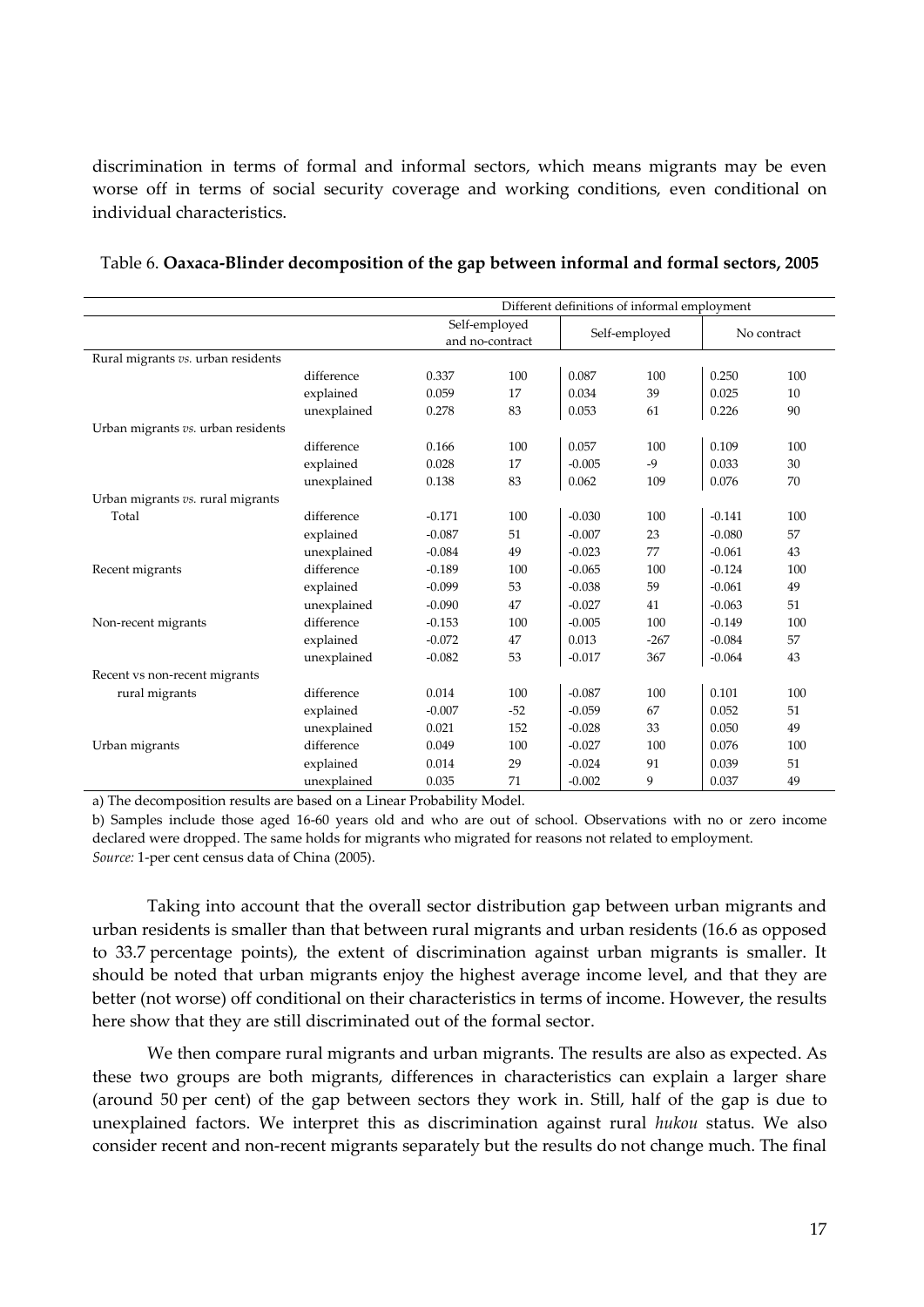decomposition exercise for these two groups is to compare recent and non-recent migrants for each group separately. The results indicate a large share of discrimination against recent migrants. As gaps between recent and non-recent migrants are not very large, the decomposition results are of minor importance. However, because we use a broad definition of informal employment, the small gaps may be caused by composition change within the broad informal employment definition.

In the next four columns of Table 6, we consider self-employment and 'no-contract' employees separately. The general pattern is similar to the one found in the first two columns, but with a slight variation. There are at least two points worth mentioning. First, due to the small fraction of self-employment in all three groups, the difference between groups is relatively small, especially when we compare non-recent rural and urban migrants. Second, when we compare recent and non-recent migrants, there are larger sector distribution changes than under the broad informal definition. For both rural and urban migrants, the fraction of self-employed is larger for non-recent migrants than for recent migrants, and the fraction of 'no-contract' employees is smaller.

#### **7. Conclusions**

In this paper we use a nationally representative sample of individuals to investigate how rural migrants fare in the urban labour market in China. This paper contributes to the existing literature in several important ways. First, our data is nationally representative and is better at capturing a representative sample of rural migrants. Second, we distinguish among different groups of migrants instead of comparing only rural migrants and urban residents. In particular, we add urban migrants in our analysis, and this allows us to separate the rural *hukou* effect from the migrant premium effect. Third, we consider sectoral segmentation in terms of formal and informal employment, which is an important dimension of labour market outcomes of rural migrants in Chinese cities.

The main finding in this paper is in stark difference to those in the existing literature. When we compare rural migrants with urban residents, nearly 100 per cent of the difference can be explained by differences in characteristics, which means the skill-price effect is almost negligible. The comparison between urban residents and rural migrants is two-fold however. They differ in type of hukou and on migrant status. The comparison between rural migrants and urban migrants gives a different picture however as they differ in type of hukou but not on migrant status. 40 per cent of the income gap is unjustified. Given the fact that *hukou* status is the only difference between these two groups conditional on other personal characteristics (and migrant status), this exercise is more appropriate for us to detect discrimination against rural *hukou* status. By comparing urban migrants with urban residents, we find significant 'migrant premiums'. Here the groups do not differ by hukou type but by migrant status. We therefore presume that the result of no discrimination we find from the comparison between rural migrants and urban residents is the net effect of a discrimination against rural *hukou* status and the premium effect accrued by migrants.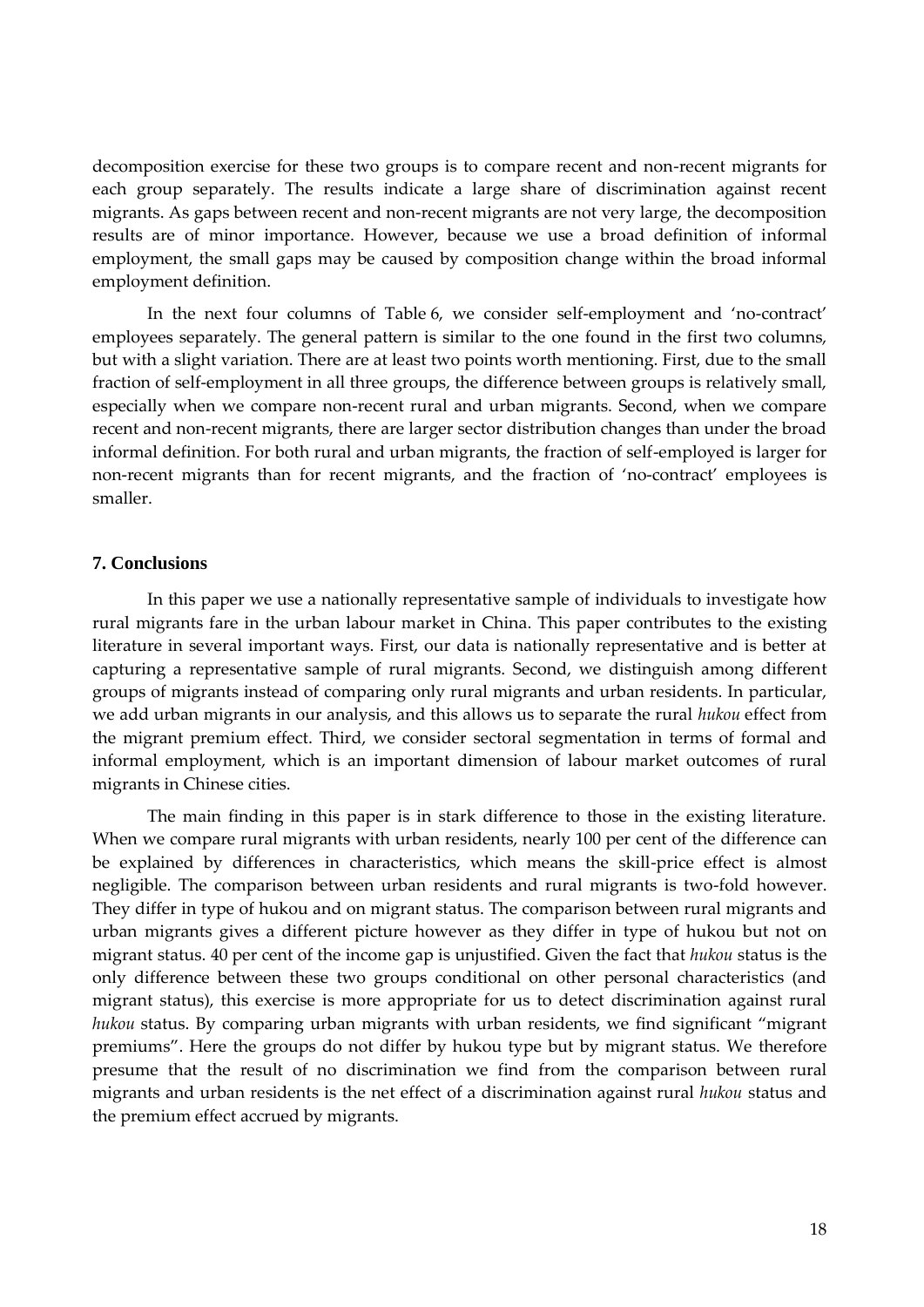Although formal-informal sector segmentation plays a minor role in explaining the income gap, it is important in terms of social security and working conditions and therefore the gap in sectors in its own right is worth investigating. An OB decomposition indicates that migrants (both rural and urban) are discriminated out of the formal sector (more than 80 per cent is unexplained). The extent of discrimination is larger for rural migrants indicating a further discrimination against rural *hukou* status taken the magnitude of the gap. The decomposition for differences between sector distributions complements the income decomposition in a very important way.

There are of course limitations in the approach taken in this paper. The first difficulty is choosing the appropriate reference group. We take a step forward by using urban migrants as an additional reference group. However, this method is also not without problems as rural migrants and urban migrants may be different in unobservable characteristics other than their *hukou*  status, even conditional on the characteristics we do control for. Another difficulty is measurement error which is especially salient when we are comparing urban residents (migrants) with rural migrants. Finally, age (even potential experience) is a poor proxy for urban labour market experience for rural migrants.

The policy implications of our results are clear. In terms of income, rural migrants enjoy migrant premiums and suffer discrimination at the same time. Generally speaking, however, the reason they may be worse off when compared to urban residents is due to their lower levels of human capital. Increasing education levels of rural migrants and providing them with training and relevant urban labour market skills will help increase their earning opportunities. As both rural and urban migrants face unfair treatment in sector choice, reforming the labour market, notably removing barriers to mobility between sectors, may help increase formal employment and well-being.

Discrimination against rural *hukou* status is evident in our study and ideally a complete cancelation of the system would eventually lead to a more equal treatment on the labour market. This, however, may not be practically feasible and in fact remains a central focus of debate in China. What is perhaps more pressing is to ensure that migrants have access to basic social services, even in cases where they are employed informally. Presently those without such coverage face exorbitant costs for health services and in sending their children to urban schools. Furthermore, for migrants who systematically move for jobs, obtaining urban social security coverage is futile as social security systems are for the most part non-portable and expensive. In terms of schooling and childcare, many migrants leave their children back home in the rural parts of China, in effect putting more pressure on household members left-behind and adding to the already existing social strain caused by migration.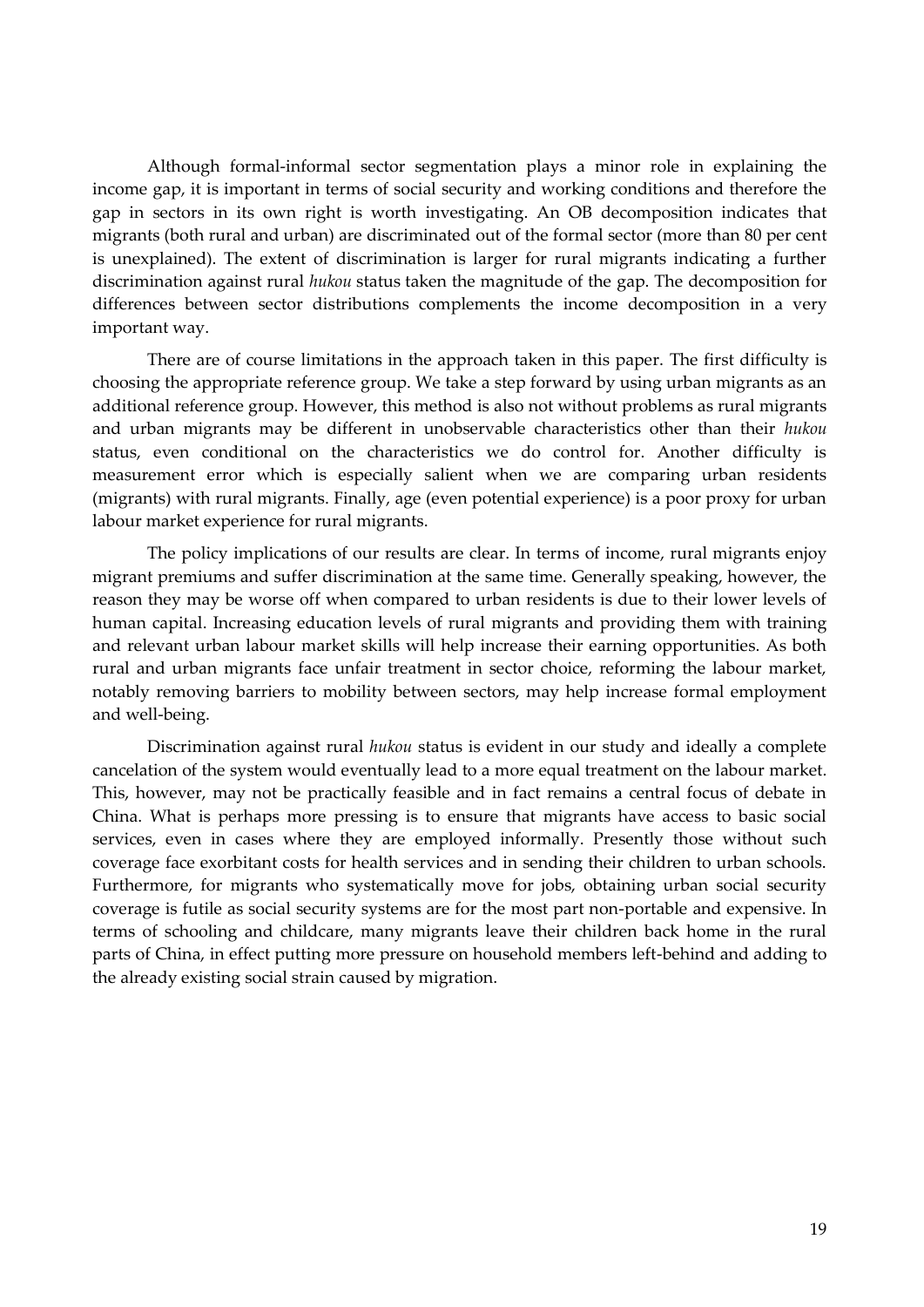#### **References**

Blinder, A. (1973), 'Wage Discrimination: Reduced Form and Structural Estimates', *The Journal of Human Resources*, Vol. 8, No. 4, pp. 436-455.

Cai, F. (2000), 'The Invisible Hand and Visible Feet: Internal Migration in China', *World Economy and China*, No. 5.

China Labour Bulletin (2008), 'Wages in China', [www.china-labour.org.hk](http://www.china-labour.org.hk/) , February.

De La Rupelle, M. (2007), 'Le contrôle des migrations en Chine : un atout économique?', mimeo.

Démurger, S., M. Gurgand, L. Shi And Y. Ximing (2008), 'Migrants as second-class workers in urban China? A decomposition analysis', PSE Working Papers 2008-20, PSE (Ecole normale supérieure).

Deng, Q. (2007), 'Earnings Differential between Urban Residents and Rural Migrants: Evidence from Oaxaca-Blinder and Quantile Regression Decompositions', *Chinese Journal of Population Science*, No. 2, (in Chinese).

Deng, Q. And B. Gustafsson (2006), 'China's Lesser Known Migrants', IZA Discussion Paper No. 2152.

Dinh, N. And M. Maurer-Fazio (2004), 'Differential Rewards to, and Contributions of, Education in Urban China's Segmented Labor Markets', *The Pacific Economic Review*, Volume 9, No.3, pp. 173-189.

Du Y., A. Park And S. Wang (2004), 'Is Migration Helping China's Poor?', *Paper prepared for the Conference on Poverty, Inequality, Labour Market and Welfare Reform in China*, Australia National University, 25-27 August 2004.

Gagnon, J., T. Xenogiani and C. Xing (2009), 'Are all Migrants Really Worse off in Urban Labour Markets?: New empirical evidence from China', OECD Development Centre Working Papers 278, OECD Publishing.

Harris J., and M. Todaro (1970), 'Migration, Unemployment, and Development: A Two-Sector Analysis', *American Economic Review,* Vol. 60, pp. 126-142.

ILO (1993), Statistics of employment in the informal sector*,* Report for the XVth International Conference of Labour Statisticians - Geneva 19-28 January 1993, 91 pp.

ILO (2003), Report 1, General Report, 17<sup>th</sup> International Conference of Labour Statisticians, Geneva, 24 November - 3 December 2003, 100 pp.

Kikuchi, M., A. Maruyama And T. Wang (2000), 'Rural-Urban Migration and Labor Markets in China: A Case Study in a Northeastern Province', *The Developing Economies,* Vol.38(1), pp.80-104.

Knight, J. And L.Yueh (2003), "Job Mobility of Residents and Migrants in Urban China", *[Economics Series Working Papers](http://ideas.repec.org/s/oxf/wpaper.html)* 163, University of Oxford, Department of Economics.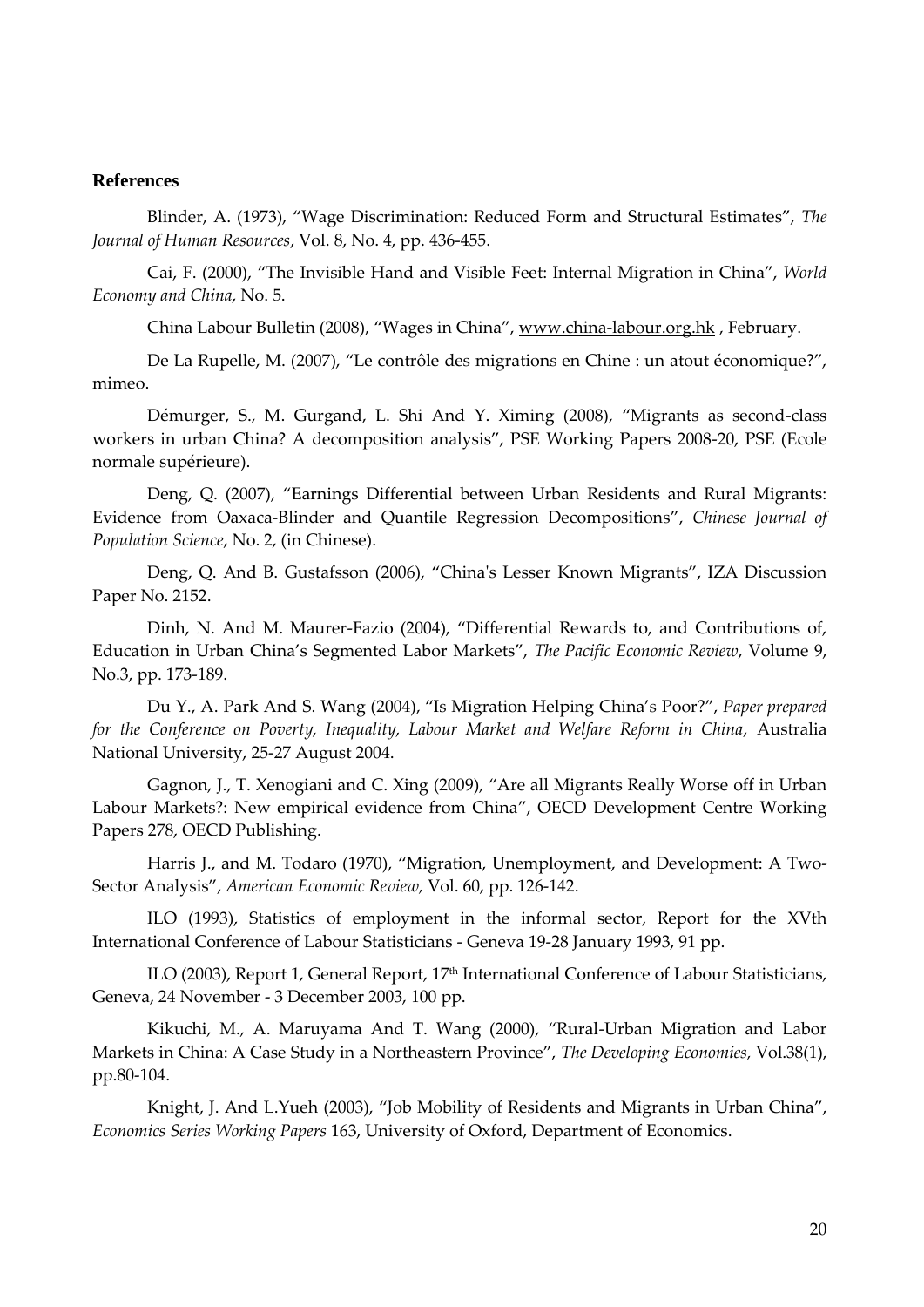Knight, J. And L. Yueh (2004), 'Urban Insiders versus Rural Outsiders: Complementarity or Competition in China`s Urban Labour Market?', *[Economics Series Working Papers](http://ideas.repec.org/s/oxf/wpaper.html)* 217, University of Oxford, Department of Economics.

Liang, Z. (2001), 'The Age of Migration in China', *Population and Development Review*, Vol. 27, No. 3 pp. 499-524.

Lin, J., G. Wang And Y. Zhao (2004), 'Regional Inequality and Labor Transfers in China', *Economic Development and Cultural Change*, 52(3), 87-603.

Meng, X. (2001), 'The Informal Sector and Rural-Urban Migration: A Chinese Case Study', *Asian Economic Journal*, 15:1, pp.71-89.

Meng, X. and D.Zhang (2010), 'Labour Market Impact of Large Scale Internal Migration on Chinese Urban 'Native' Workers', mimeo.

Meng, X. And J. Zhang (2001), 'The Two-Tier Labor Market in Urban China: Occupational Segregation and Wage Differentials between Urban Residents and Rural Migrants in Shanghai', *[Journal of Comparative Economics](http://ideas.repec.org/s/eee/jcecon.html)*, Elsevier, vol. 29(3), pages 485-504.

MGI (2009), 'Preparing for China's Urban Billion', McKinsey Global Institute, March.

National Bureau Of Statistics Of China, (2007), *China Statistical Yearbook*, 2007, China Statistics Press, Beijing.

Oaxaca, R. (1973), 'Male-Female Wage Differentials in Urban Labor Markets', *International Economic Review*, Vol. 14, No. 3, pp. 693-709.

Shi, X. And H. Zhang (2006), 'Education, Experience and Income of Rural Migrants', *World Economic Papers*, No. 2, (in Chinese).

Song, S. And H. Zhang (2003), 'Rural-urban migration and urbanization in China: Evidence from time-series and cross-section analyses', *China Economic Review*, Elsevier, vol. 14(4), pages 386-400.

UNDP (2005), 'China Human Development Report 2005: Development with Equity', United Nations Development Programme.

UN-Habitat (2007), 'The State of the World's Cities Report 2006-2007', London.

United Nations (2003), 'State of World Population 2007: Unleashing the potential of urban growth', New York.

United Nations (2009), 'International Migration Report 2006: A Global Assessment', Department of Economic and Social Affairs, New York.

Wang, M. (2005), 'Employment Opportunities and Wage Gaps in the Urban Labor Market: A study of the employment and wages of migrant laborers', *Social Sciences in China*, No. 5. (in Chinese).

Wei, Y. (2007), "Rural-Urban Migrant Workers in China: The vulnerable group in cities", Paper presented at the 6<sup>th</sup> Berlin Roundtables on Transnationality on "Population Politics and Migration' held on 14-19 February 2007, Berlin, Germany.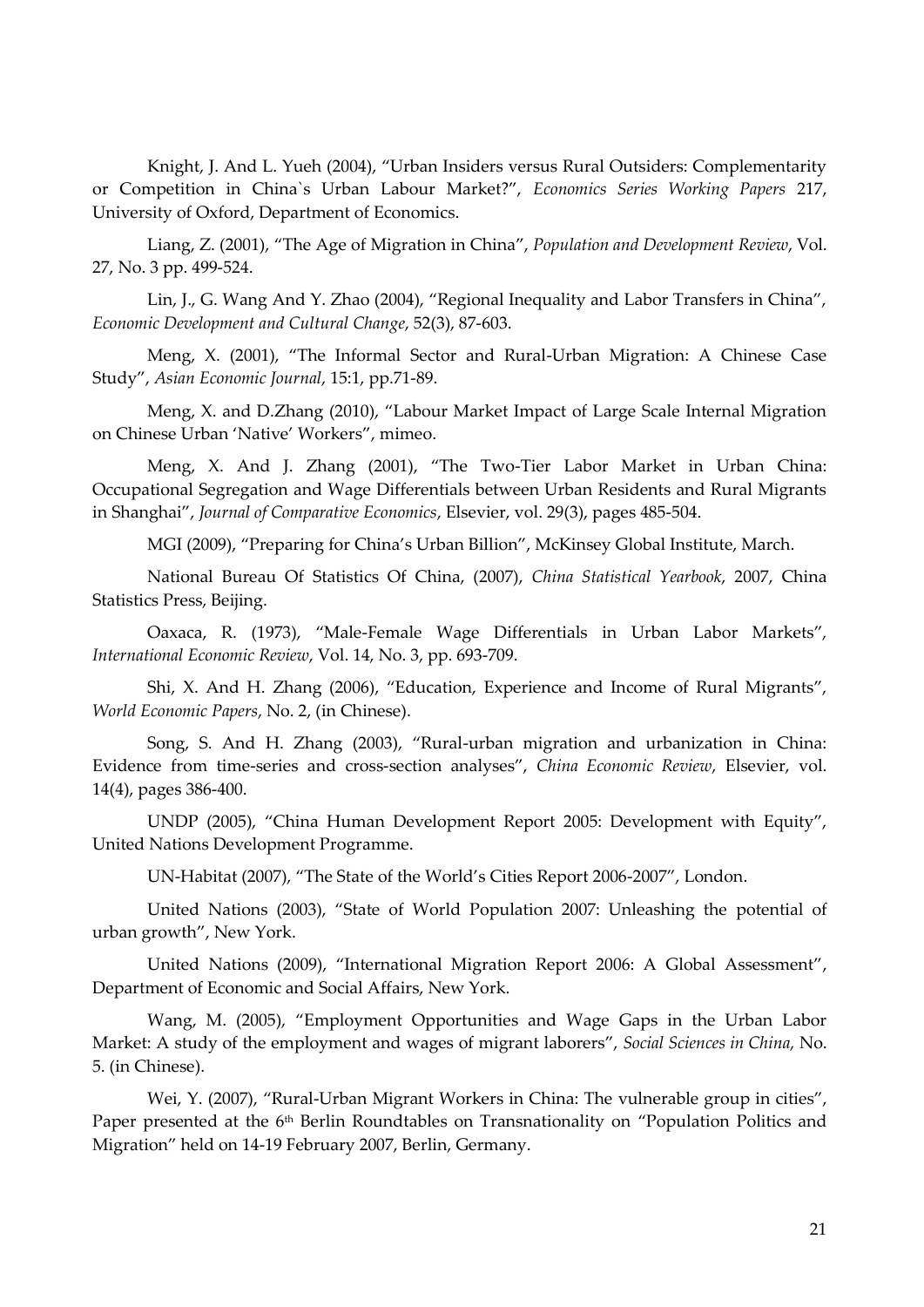Whalley, J. and S. Zhang (2004), "Inequality Change in China and (Hukou) Labour Mobility Restrictions", NBER Working Papers 10683, National Bureau of Economic Research, Inc.

Wu, Z. (2008), 'Self-selection and Earnings of Migrants: Evidence from Rural China', Osaka School of International Public Policy Discussion Paper 08-25.

Zhao Z. (2005), 'Migration, Labour Market Flexibility, and Wage Determination in China: a Review', *Labour and Demography*, 0507009, EconWPA.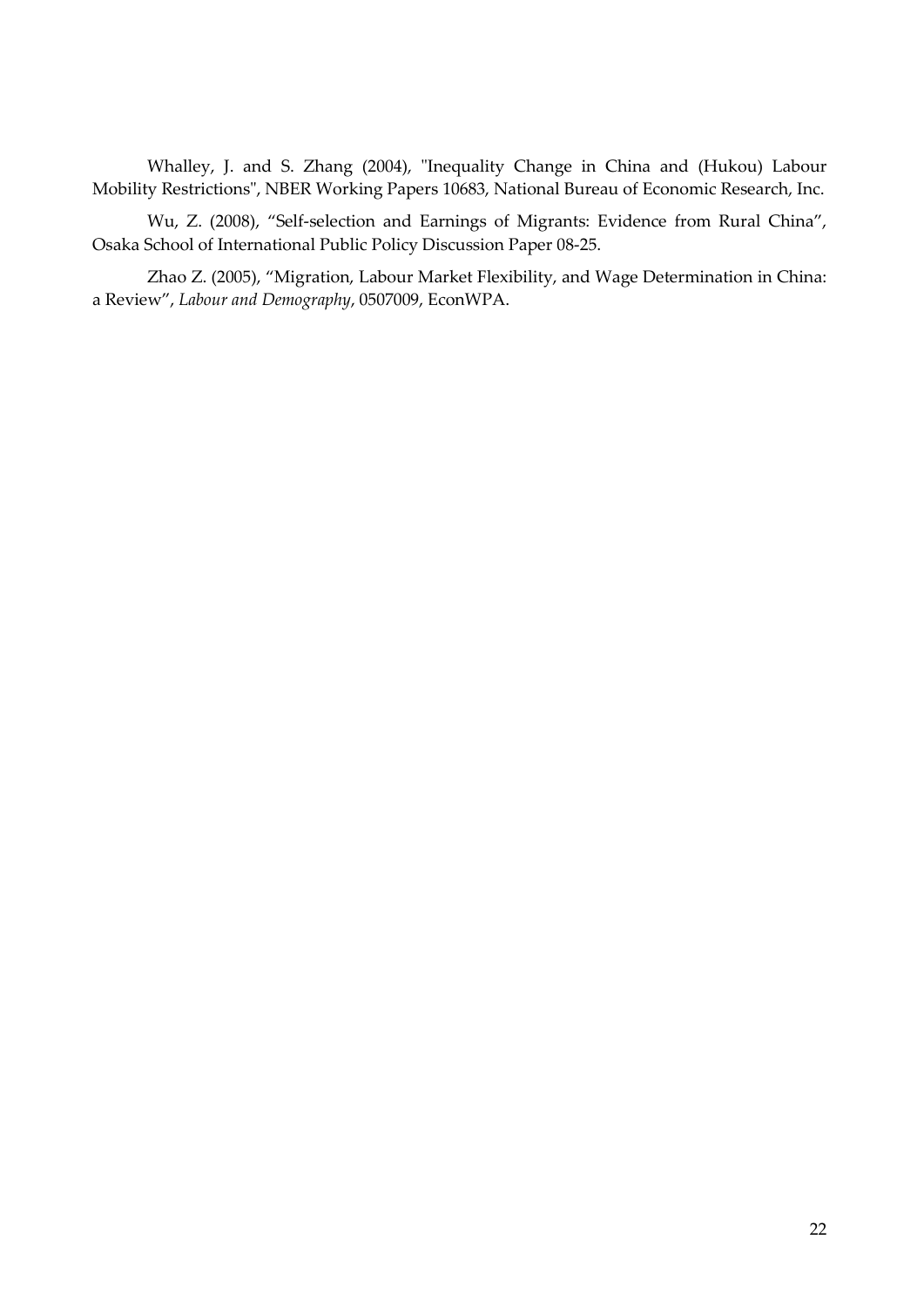#### **Annex**

#### **A1. Data description**

|        | Sample size   | Calculated national population | Population from CSY |
|--------|---------------|--------------------------------|---------------------|
|        | 2 5 8 5 4 8 1 | 1 292 740 500                  | 1 307 560 000       |
| male   | 50.15         | 50.15                          | 51.53               |
| female | 49.85         | 49.85                          | 48.47               |

#### Table A1. **The 1-per cent census data of China (2005)**

*Source:* Authors' calculations based on the 1-per cent census data of China (2005), and China Statistical Yearbook (2006).

|                                                            | Four types of migrants |             |             |             |  |  |  |
|------------------------------------------------------------|------------------------|-------------|-------------|-------------|--|--|--|
| Why did you leave your <i>hukou</i> registration location? | rural-rural            | rural-urban | urban-rural | urban-urban |  |  |  |
| For job or business                                        | 49.45                  | 60.81       | 18.53       | 19.65       |  |  |  |
| Job change                                                 | 0.4                    | 0.61        | 7.92        | 6.22        |  |  |  |
| Employed                                                   | 0.11                   | 0.16        | 2.66        | 1.52        |  |  |  |
| Training                                                   | 1.26                   | 4.05        | 1.55        | 4.01        |  |  |  |
| Move house (change living place)                           | 2.01                   | 2.75        | 4.12        | 22.5        |  |  |  |
| Marriage                                                   | 18.77                  | 5.18        | 11.83       | 9.14        |  |  |  |
| Move with relatives                                        | 11.8                   | 15.32       | 16.38       | 15.41       |  |  |  |
| Move to live with relatives or friends                     | 10.5                   | 6.74        | 14.55       | 8.97        |  |  |  |
| Temporary hukou change                                     | 1.06                   | 0.37        | 9.62        | 4.08        |  |  |  |
| On a business trip                                         | 0.37                   | 0.37        | 0.26        | 0.24        |  |  |  |
| Others                                                     | 4.28                   | 3.64        | 12.58       | 8.25        |  |  |  |
|                                                            |                        |             |             |             |  |  |  |
| Weighted sample size                                       | 38724                  | 159 497     | 12 5 45     | 116790      |  |  |  |
| Unweighted sample size                                     | 28 4 95                | 132 840     | 7646        | 87315       |  |  |  |

#### Table A2. **Characteristics of the different types of migrants in China**

a) Migrants are defined as those who have left their registration place for more than 6 months.

b) Categories 2 and 3 are mainly for those working in the public sector.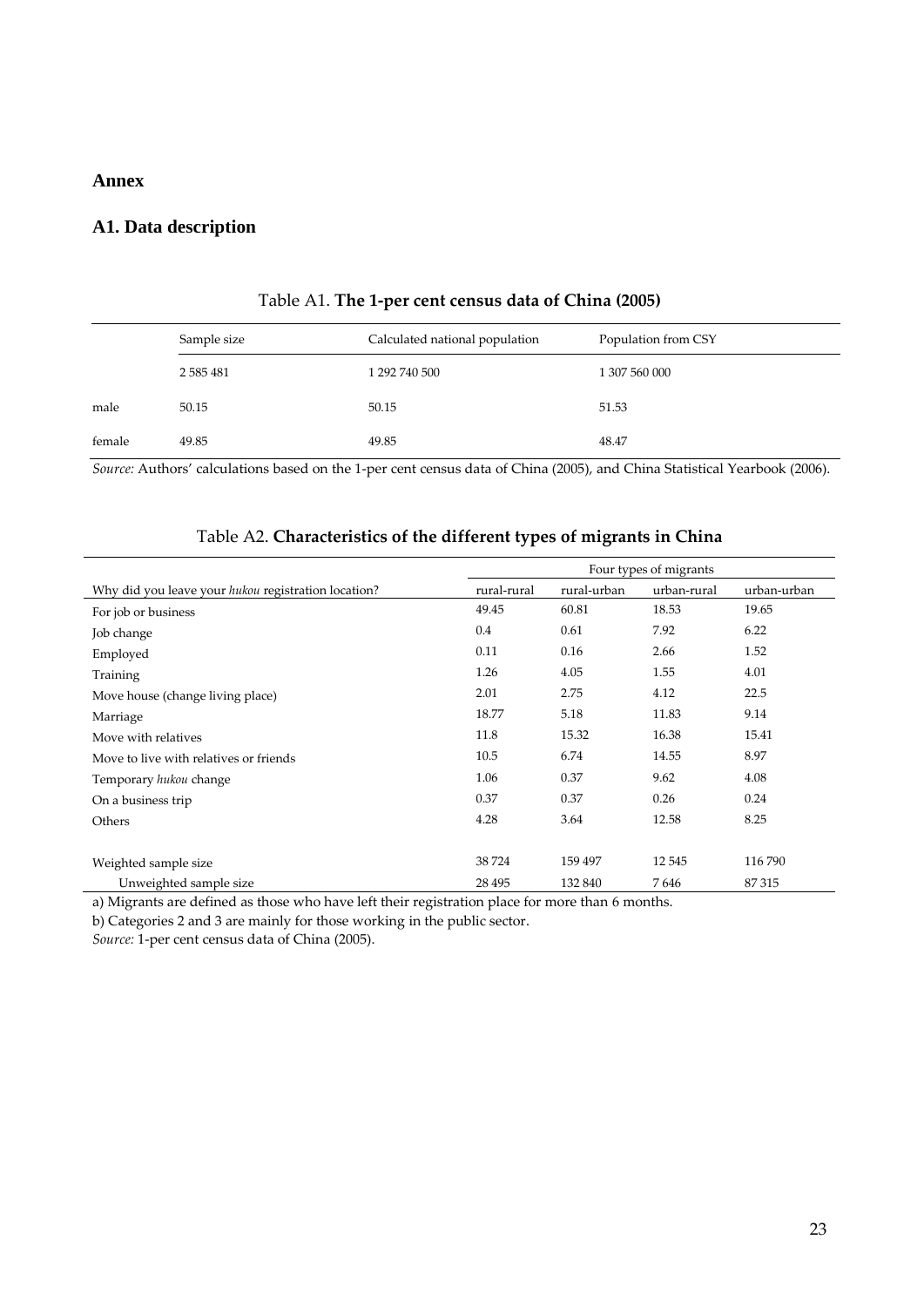

Figure A1. **National Representativeness of the Sample**

*Source:* Authors' calculations based on the 1-per cent census data of China (2005) and China Statistical Yearbook (2006).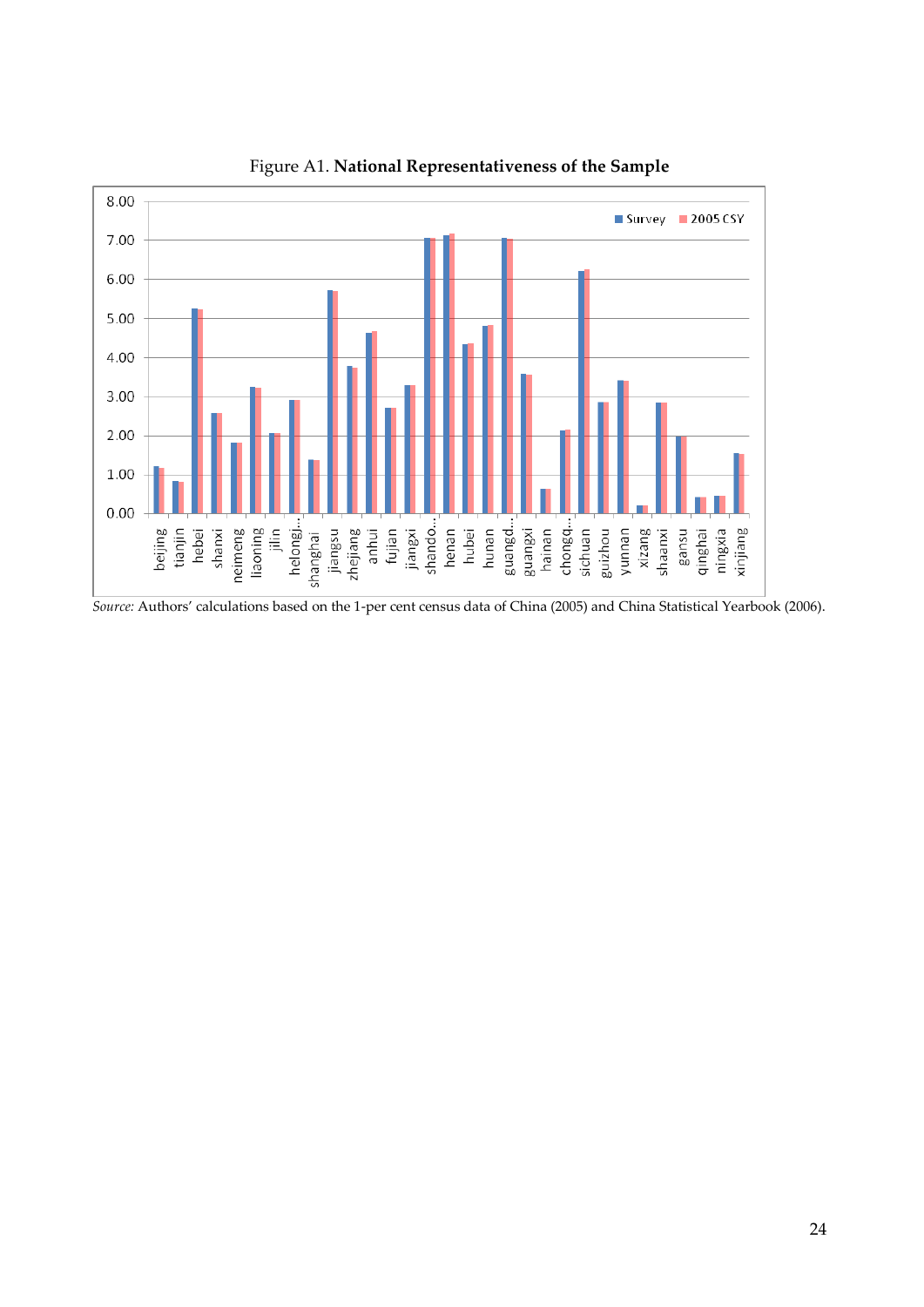|                                                     |              |              | Urban residents |              | <b>Rural migrants</b> |              |              |              |              |              | Urban migrants |              |
|-----------------------------------------------------|--------------|--------------|-----------------|--------------|-----------------------|--------------|--------------|--------------|--------------|--------------|----------------|--------------|
|                                                     | total        | formal       | self-           | no           | total                 | formal       | self-        | no           | total        | forma        | self-          | no           |
|                                                     |              |              | empl.           | contr.       |                       |              | empl.        | contr.       |              | 1            | empl.          | contr.       |
| Aoe<br><b>Education levels</b><br>Primary and below | 399<br>0.10  | 407<br>0.11  | 391<br>0.15     | 371<br>0.06  | 30.5<br>0.21          | 296<br>0.17  | 358<br>0.31  | 291<br>0.22  | 32.5<br>0.06 | 324<br>0.04  | 368<br>0.10    | 30.5<br>0.06 |
| Junior middle                                       | 0.37         | 0.35         | 0.53            | 0.34         | 0.62                  | 0.62         | 0.57         | 0.64         | 0.32         | 0.26         | 0.46           | 0.38         |
| school                                              |              |              |                 |              |                       |              |              |              |              |              |                |              |
| Senior middle<br>school                             | 0.31         | 0.32         | 0.28            | 0.32         | 0.15                  | 0.18         | 0.11         | 0.13         | 0.36         | 0.36         | 0.34           | 0.36         |
| College and above                                   | 0.22         | 0.22         | 0.04            | 0.29         | 0.02                  | 0.03         | 0.01         | 0.01         | 0.26         | 0.34         | 0.10           | 0.20         |
| Number of people in<br>the household<br>Female      | 3.65<br>1.50 | 3.61<br>1.53 | 3.88<br>1.37    | 3.71<br>1.44 | 4.75<br>1.44          | 5.31<br>1.52 | 3.17<br>1.30 | 4.89<br>1.43 | 3.47<br>1.44 | 3.48<br>1.45 | 2.95<br>1.36   | 3.71<br>1.46 |
| Not married                                         | 0.11         | 0.11         | 0.06            | 0.14         | 0.34                  | 0.38         | 0.08         | 0.42         | 0.33         | 0.34         | 0.10           | 0.43         |
| hukou<br>Left<br>the<br>within 0.5-3 years          |              |              |                 |              | 0.57                  | 0.56         | 0.45         | 0.63         | 0.54         | 0.52         | 0.49           | 0.59         |
| Occupation<br>Managers, officials                   | 0.04         | 0.05         | 0.02            | 0.04         | 0.02                  | 0.03         | 0.02         | 0.01         | 0.06         | 0.10         | 0.04           | 0.02         |
| Technicians                                         | 0.23         | 0.28         | 0.04            | 0.23         | 0.02                  | 0.03         | 0.02         | 0.02         | 0.15         | 0.19         | 0.05           | 0.13         |
| Administrative<br>staff                             | 0.15         | 0.16         | 0.01            | 0.17         | 0.03                  | 0.05         | 0.01         | 0.03         | 0.09         | 0.12         | 0.01           | 0.08         |
| Service staff                                       | 0.26         | 0.18         | 0.64            | 0.27         | 0.34                  | 0.25         | 0.64         | 0.29         | 0.45         | 0.33         | 0.71           | 0.47         |
| Related to<br>agriculture,<br>forestry, fishery     | 0.04         | 0.06         | 0.04            | 0.02         | 0.02                  | 0.04         | 0.02         | 0.01         | 0.01         | 0.01         | 0.02           | 0.00         |
| Related to<br>manufacture/<br>transport             | 0.27         | 0.27         | 0.26            | 0.28         | 0.56                  | 0.60         | 0.30         | 0.63         | 0.25         | 0.25         | 0.17           | 0.29         |
| <b>Employment status</b>                            |              |              |                 |              |                       |              |              |              |              |              |                |              |
| Emplovee                                            | 0.82         | 0.91         | 0.00            | 1.00         | 0.74                  | 0.78         | 0.00         | 1.00         | 0.71         | 0.76         | 0.00           | 1.00         |
| Employer<br>Self-employed                           | 0.03<br>0.13 | 0.06<br>0.00 | 0.00<br>1.00    | 0.00<br>0.00 | 0.05<br>0.19          | 0.14<br>0.00 | 0.00<br>1.00 | 0.00<br>0.00 | 0.09<br>0.17 | 0.19<br>0.00 | 0.00<br>1.00   | 0.00<br>0.00 |
| Household worker                                    | 0.02         | 0.03         | 0.00            | 0.00         | 0.03                  | 0.08         | 0.00         | 0.00         | 0.03         | 0.05         | 0.00           | 0.00         |
| Ownership                                           |              |              |                 |              |                       |              |              |              |              |              |                |              |
| Public sector                                       | 0.26         | 0.28         | 0.00            | 0.34         | 0.01                  | 0.01         | 0.00         | 0.01         | 0.05         | 0.07         | 0.00           | 0.04         |
| <b>SOE</b>                                          | 0.26         | 0.39         | 0.00            | 0.13         | 0.04                  | 0.05         | 0.00         | 0.04         | 0.10         | 0.16         | 0.00           | 0.07         |
| Collective owned<br>enterprises                     | 0.05         | 0.06         | 0.00            | 0.06         | 0.03                  | 0.05         | 0.00         | 0.03         | 0.04         | 0.05         | 0.00           | 0.05         |
| Family<br>business<br>(registered)                  | 0.19         | 0.07         | 0.82            | 0.15         | 0.35                  | 0.22         | 0.79         | 0.28         | 0.35         | 0.21         | 0.89           | 0.27         |
| Private enterprises                                 | 0.12         | 0.10         | $0.00\,$        | 0.23         | 0.34                  | 0.36         | $0.00\,$     | 0.47         | 0.32         | 0.33         | 0.00           | 0.45         |
| Other work unit                                     | $0.04\,$     | 0.04         | 0.00            | $0.04\,$     | 0.13                  | 0.26         | $0.00\,$     | 0.10         | 0.10         | 0.16         | 0.00           | 0.08         |
| Others                                              | 0.07         | 0.06         | 0.18            | 0.06         | 0.09                  | $0.05\,$     | 0.21         | $0.07\,$     | 0.05         | 0.03         | 0.11           | 0.05         |
| <b>Monthly income</b>                               | 1058         | 1188         | 848             | 902          | 973                   | 1100         | 982          | 878          | 152          | 1905         | 1231           | 1133         |
| Hourly income<br>Type of contract                   | 6.12         | 7.04         | 4.23            | 5.19         | 4.61                  | 5.38         | 4.57         | $4.07\,$     | 8.25         | 10.62        | 6.11           | 5.92         |
| Fixed short term                                    | 0.21         | 0.34         |                 | 0.00         | 0.34                  | 0.94         |              | 0.00         | 0.43         | 0.81         |                | 0.00         |
| Long term contract                                  | 0.41         | 0.66         |                 | $0.00\,$     | 0.02                  | 0.06         |              | $0.00\,$     | 0.10         | 0.19         |                | $0.00\,$     |
| No contract                                         | 0.38         | $0.00\,$     |                 | 1.00         | 0.64                  | $0.00\,$     |              | 1.00         | 0.47         | $0.00\,$     |                | 1.00         |
| unemployment<br>No                                  | 0.69         | 0.63         | 0.94            | 0.78         | 0.95                  | 0.88         | 1.00         | 0.98         | 0.76         | 0.63         | 0.95           | 0.90         |
| insurance                                           |              |              |                 |              |                       |              |              |              |              |              |                |              |

# Table A3. **Summary Statistics**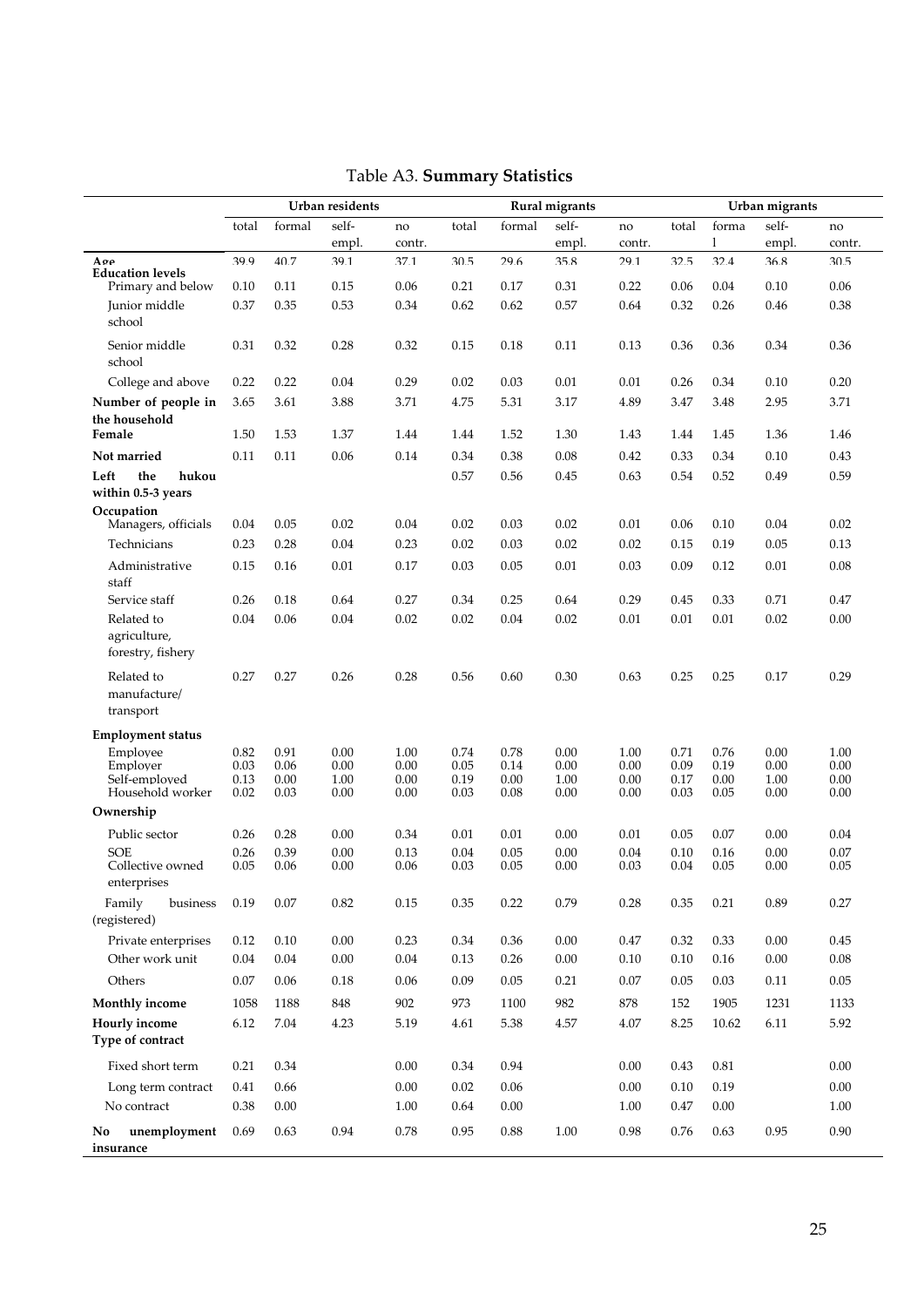| No pension           | 0.45 | 0.38 | 0.77 | 0.55 | 0.89 | 0.76 | 0.98 | 0.96 | 0.61 | 0.44      | 0.79 | 0.81 |  |
|----------------------|------|------|------|------|------|------|------|------|------|-----------|------|------|--|
| No medical insurance | 0.46 | 0.41 | 0.81 | 0.52 | 0.85 | 0.71 | 0.94 | 0.93 | 0.64 | $_{0.48}$ | 0.84 | 0.83 |  |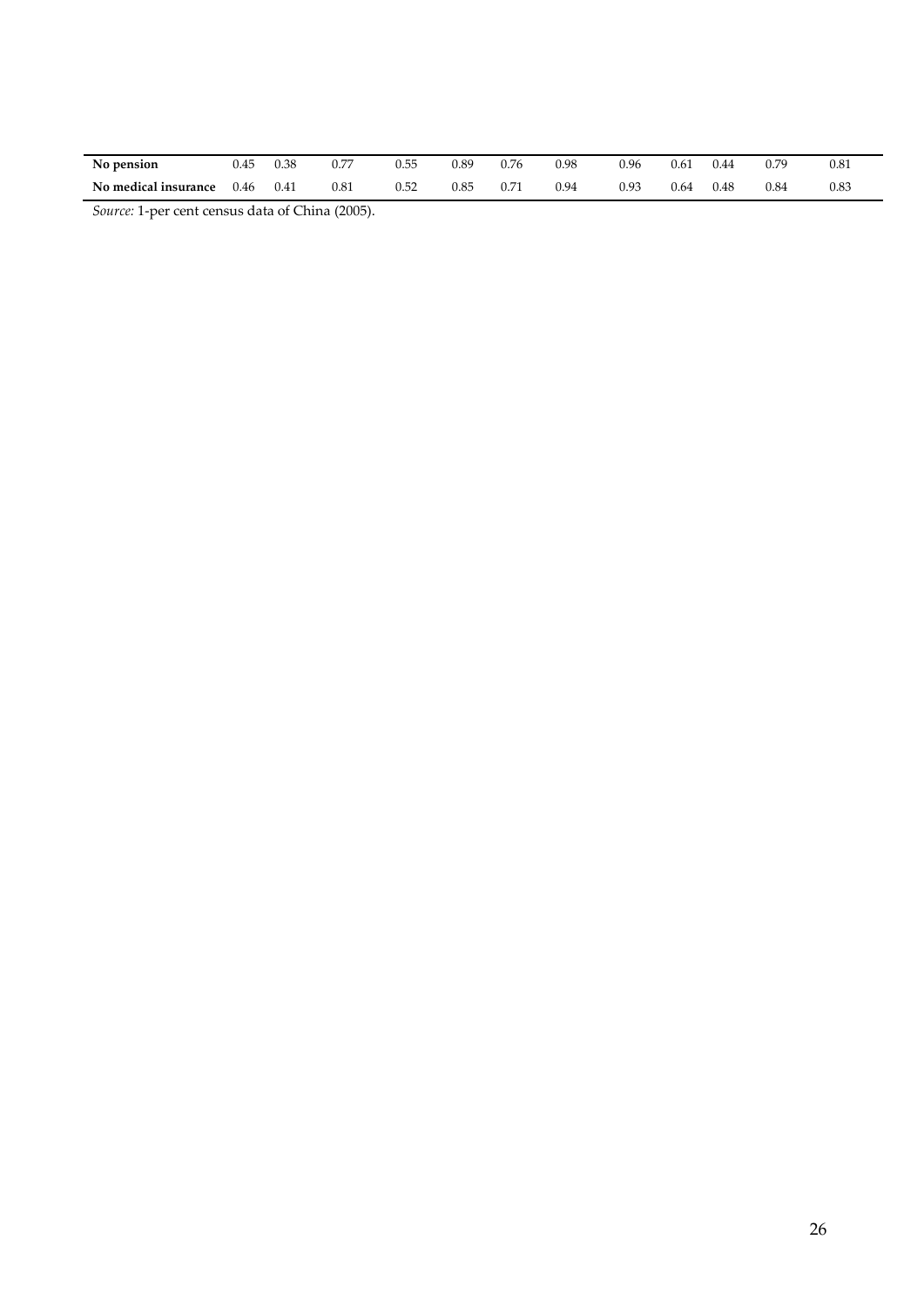|                                          |              | Rural migrants |              | Urban migrants |
|------------------------------------------|--------------|----------------|--------------|----------------|
|                                          | Recent       | Non recent     | Recent       | Non Recent     |
| Age                                      | 28.3         | 33.5           | 30.7         | 34.5           |
| <b>Education levels</b>                  |              |                |              |                |
| Primary and below                        | 0.19         | 0.25           | 0.05         | 0.06           |
| Junior middle school                     | 0.65         | 0.58           | 0.32         | 0.33           |
| Senior middle school                     | 0.15         | 0.15           | 0.36         | 0.35           |
| College and above                        | 0.02         | 0.02           | 0.27         | 0.25           |
| Number of people in the household        | 5.27         | 4.06           | 3.60         | 3.31           |
| Female                                   | 1.47         | 1.40           | 1.45         | 1.42           |
| Not married                              | 0.45         | 0.19           | 0.41         | 0.23           |
| <b>Employment status</b>                 |              |                |              |                |
| Employee                                 | 0.80         | 0.65           | 0.75         | 0.67           |
| Employer                                 | 0.03         | 0.07           | 0.08         | 0.11           |
| Self-emploved                            | 0.15         | 0.25           | 0.15         | 0.19           |
| Household worker                         | 0.02         | 0.04           | 0.02         | 0.03           |
| Occupation                               |              |                |              |                |
| Managers, officials, etc.<br>Technicians | 0.01<br>0.02 | 0.03<br>0.03   | 0.05<br>0.15 | 0.08<br>0.15   |
| Administrative staff                     | 0.03         | 0.04           | 0.08         | 0.09           |
| Service staff                            | 0.32         | 0.38           | 0.46         | 0.43           |
| Related to ag, forestry, fishery etc.    | 0.02         | 0.03           | 0.01         | 0.01           |
| Related to manufacture/transport/etc.    | 0.60         | 0.51           | 0.25         | 0.24           |
| Ownership                                |              |                |              |                |
| Public sector                            | 0.01         | 0.01           | 0.05         | 0.05           |
| <b>SOE</b>                               | 0.04         | 0.04           | 0.10         | 0.10           |
| Collective owned enterprises             | 0.03         | 0.03           | 0.04         | 0.03           |
| Self-emploved                            | 0.32         | 0.41           | 0.34         | 0.36           |
| Private enterprises<br>Other work unit   | 0.37<br>0.15 | 0.30<br>0.11   | 0.32<br>0.11 | 0.31<br>0.10   |
| Others                                   | 0.08         | 0.11           | 0.05         | 0.05           |
|                                          | 901          | 1072           | 1371         | 1715           |
| <b>Monthly income</b>                    |              |                |              | 9.24           |
| Hourly income                            | 4.28         | 5.07           | 7.43         |                |
| Type of contract                         |              |                |              |                |
| Fixed short term contract                | 0.34         | 0.34           | 0.42         | 0.44           |
| Long term contract                       | 0.02         | 0.02           | 0.09         | 0.12           |
| No contract                              | 0.64         | 0.64           | 0.49         | 0.45           |
| No unemployment insurance                | 0.95         | 0.94           | 0.77         | 0.75           |
| No pension                               | 0.89         | 0.88           | 0.63         | 0.59           |
| No medical insurance                     | 0.85         | 0.85           | 0.66         | 0.62           |

# Table A4. **Summary Statistics for Recent and Non-Recent Migrants**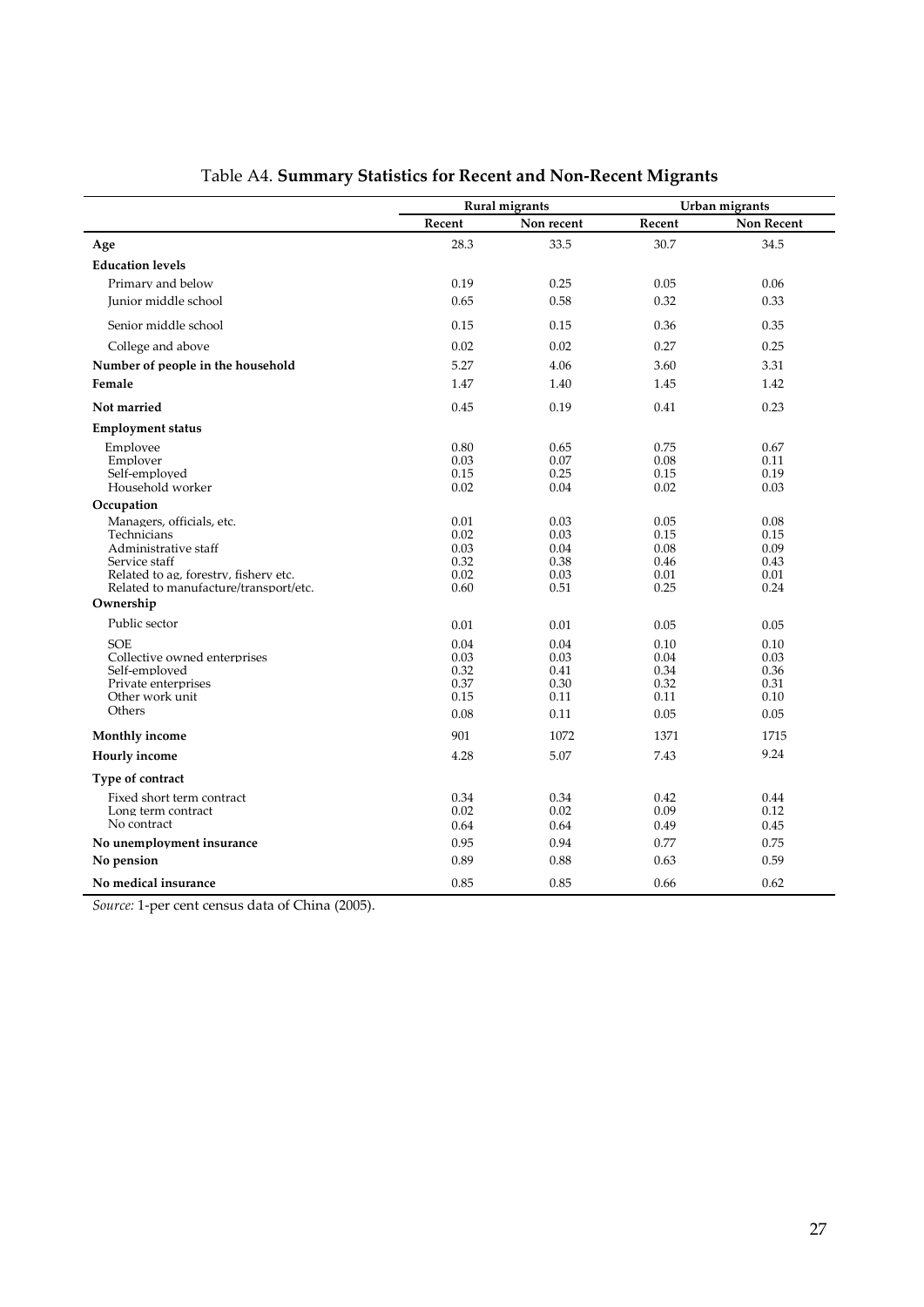### **A2. Additional results**

| Table A5. Marginal Effects of Multinomial Logit Regressions (urban residents, rural and |  |
|-----------------------------------------------------------------------------------------|--|
| urban migrants)                                                                         |  |

|                           | Urban residents |             | Rural migrants |             | Urban migrants |             |
|---------------------------|-----------------|-------------|----------------|-------------|----------------|-------------|
|                           | Self-employed   | No-contract | Self-employed  | No-contract | Self-employed  | No-contract |
| Age 16-20 omitted         |                 |             |                |             |                |             |
| Age: 21-25                | $0.022***$      | $-0.144***$ | $0.059***$     | $-0.046***$ | $0.053***$     | $-0.061***$ |
|                           | (0.005)         | (0.009)     | (0.006)        | (0.006)     | (0.015)        | (0.014)     |
| Age: 26-30                | $0.025***$      | $-0.193***$ | $0.094***$     | $-0.071***$ | $0.091***$     | $-0.123***$ |
|                           | (0.005)         | (0.009)     | (0.007)        | (0.008)     | (0.015)        | (0.016)     |
| Age: 31-35                | $0.019***$      | $-0.220***$ | $0.115***$     | $-0.088***$ | $0.115***$     | $-0.128***$ |
|                           | (0.005)         | (0.009)     | (0.007)        | (0.008)     | (0.015)        | (0.017)     |
| Age: 36-40                | $0.019***$      | $-0.227***$ | $0.132***$     | $-0.103***$ | $0.124***$     | $-0.136***$ |
|                           | (0.005)         | (0.009)     | (0.007)        | (0.009)     | (0.016)        | (0.019)     |
| Age: 41-45                | $0.017***$      | $-0.224***$ | $0.142***$     | $-0.100***$ | $0.125***$     | $-0.173***$ |
|                           | (0.005)         | (0.009)     | (0.007)        | (0.010)     | (0.016)        | (0.020)     |
| Age: 46-50                | $0.009*$        | $-0.219***$ | $0.154***$     | $-0.123***$ | $0.116***$     | $-0.128***$ |
|                           | (0.005)         | (0.009)     | (0.007)        | (0.012)     | (0.017)        | (0.022)     |
| Age: 51-55                | 0.001           | $-0.232***$ | $0.138***$     | $-0.100***$ | $0.116***$     | $-0.175***$ |
|                           | (0.005)         | (0.010)     | (0.008)        | (0.015)     | (0.017)        | (0.026)     |
| Age: 55-60                | 0.008           | $-0.204***$ | $0.120***$     | $-0.103***$ | $0.125***$     | $-0.075**$  |
|                           | (0.006)         | (0.011)     | (0.010)        | (0.020)     | (0.020)        | (0.035)     |
| Primary and below omitted |                 |             |                |             |                |             |
| Junior middle school      | $-0.033***$     | $-0.013**$  | $-0.029***$    | $-0.089***$ | $-0.029***$    | $-0.063***$ |
|                           | (0.002)         | (0.005)     | (0.002)        | (0.005)     | (0.007)        | (0.018)     |
| Senior middle school      | $-0.089***$     | $-0.082***$ | $-0.050***$    | $-0.177***$ | $-0.073***$    | $-0.169***$ |
|                           | (0.002)         | (0.005)     | (0.004)        | (0.006)     | (0.008)        | (0.018)     |
| College and above         | $-0.214***$     | $-0.071***$ | $-0.109***$    | $-0.237***$ | $-0.147***$    | $-0.285***$ |
|                           | (0.002)         | (0.005)     | (0.011)        | (0.014)     | (0.009)        | (0.019)     |
| Not married               | $-0.032***$     | $0.032***$  | $-0.121***$    | $0.089***$  | $-0.077***$    | $0.079***$  |
|                           | (0.002)         | (0.004)     | (0.004)        | (0.006)     | (0.007)        | (0.010)     |
| Female                    | $-0.017***$     | $0.029***$  | $-0.049***$    | $-0.001$    | $-0.014***$    | $0.029***$  |
|                           | (0.001)         | (0.002)     | (0.002)        | (0.003)     | (0.004)        | (0.007)     |
| Observations              | 219712          |             | 94621          |             | 22214          |             |

\*, \*\*, \*\*\* statistically significant at the 10%, 5%, 1% levels, respectively.

a) Samples include those aged 16-60 years old and who are out of school. Observations of migrants who migrated for reasons not related to employment were dropped.

b) The base category in the multinomial logit is formal employment. Regional dummies are included in the regressions but not reported.

c) Standard errors are reported in brackets.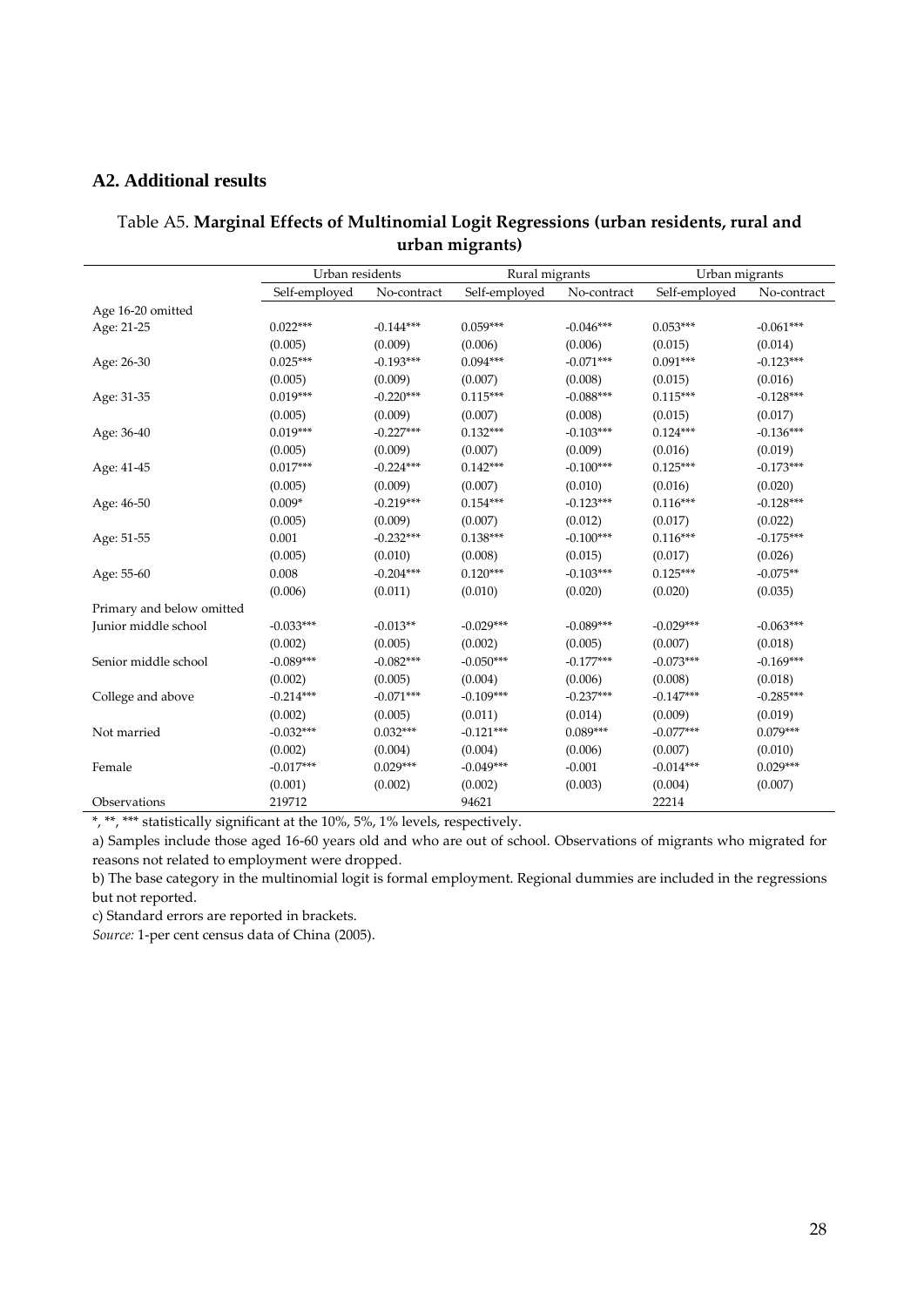|                         | Rural migrants       |             |             | Urban migrants       |           |             |             |             |
|-------------------------|----------------------|-------------|-------------|----------------------|-----------|-------------|-------------|-------------|
|                         | Non-Recent<br>Recent |             |             | Non-Recent<br>Recent |           |             |             |             |
|                         | Self-                |             | Self-       |                      | Self-     |             |             |             |
|                         | employed             | No-contract | employed    | No-contract          | employed  | No-contract | employed    | No-contract |
|                         | dp/dx                | dp/dx       | dp/dx       | dp/dx                | dp/dx     | dp/dx       | dp/dx       | dp/dx       |
|                         | s.e.                 | s.e.        | s.e.        | s.e.                 | s.e.      | s.e.        | s.e.        | s.e.        |
| $16 - 20$<br>Age        |                      |             |             |                      |           |             |             |             |
| omitted                 |                      |             |             |                      |           |             |             |             |
| Age: 21-25              | 0.024                | $-0.072***$ | $0.044***$  | $-0.029***$          | 0.065     | $-0.063$    | $0.050***$  | $-0.056***$ |
|                         | (0.018)              | (0.015)     | (0.005)     | (0.007)              | (134.035) | (35.751)    | (0.014)     | (0.017)     |
| Age: 26-30              | $0.082***$           | $-0.106***$ | $0.063***$  | $-0.041***$          | 0.120     | $-0.119$    | $0.078***$  | $-0.118***$ |
|                         | (0.019)              | (0.016)     | (0.006)     | (0.009)              | (247.253) | (64.895)    | (0.015)     | (0.020)     |
| Age: 31-35              | $0.119***$           | $-0.126***$ | $0.072***$  | $-0.051***$          | 0.157     | $-0.129$    | $0.091***$  | $-0.117***$ |
|                         | (0.019)              | (0.016)     | (0.006)     | (0.010)              | (324.047) | (93.749)    | (0.016)     | (0.023)     |
| Age: 36-40              | $0.147***$           | $-0.151***$ | $0.082***$  | $-0.050***$          | 0.167     | $-0.123$    | $0.098***$  | $-0.139***$ |
|                         | (0.019)              | (0.017)     | (0.006)     | (0.011)              | (345.079) | (104.560)   | (0.016)     | (0.025)     |
| Age: 41-45              | $0.163***$           | $-0.137***$ | $0.087***$  | $-0.062***$          | 0.165     | $-0.171$    | $0.100***$  | $-0.159***$ |
|                         | (0.019)              | (0.018)     | (0.006)     | (0.013)              | (341.120) | (87.419)    | (0.017)     | (0.028)     |
| Age: 46-50              | $0.179***$           | $-0.174***$ | $0.098***$  | $-0.066***$          | 0.154     | $-0.121$    | $0.092***$  | $-0.118***$ |
|                         | (0.020)              | (0.020)     | (0.007)     | (0.017)              | (318.297) | (93.774)    | (0.017)     | (0.031)     |
| Age: 51-55              | $0.158***$           | $-0.167***$ | $0.087***$  | $-0.018$             | 0.162     | $-0.158$    | $0.088***$  | $-0.184***$ |
|                         | (0.021)              | (0.023)     | (0.008)     | (0.021)              | (335.117) | (89.152)    | (0.019)     | (0.037)     |
| Age: 55-60              | $0.163***$           | $-0.198***$ | $0.051***$  | $-0.000$             | 0.206     | $-0.094$    | $0.046*$    | $-0.036$    |
|                         | (0.024)              | (0.030)     | (0.011)     | (0.029)              | (426.133) | (147.299)   | (0.026)     | (0.051)     |
| Primary and             |                      |             |             |                      |           |             |             |             |
| below                   |                      |             |             |                      |           |             |             |             |
| omitted                 |                      |             |             |                      |           |             |             |             |
| Junior                  |                      |             |             |                      |           |             |             |             |
| middle                  | $-0.041***$          | $-0.071***$ | $-0.021***$ | $-0.097***$          | $-0.031$  | $-0.047$    | $-0.027***$ | $-0.084***$ |
| school                  |                      |             |             |                      |           |             |             |             |
|                         | (0.005)              | (0.007)     | (0.003)     | (0.007)              | (64.458)  | (41.861)    | (0.010)     | (0.027)     |
| Senior                  |                      |             |             |                      |           |             |             |             |
| middle                  | $-0.081***$          | $-0.143***$ | $-0.035***$ | $-0.189***$          | $-0.087$  | $-0.137$    | $-0.062***$ | $-0.206***$ |
| school                  |                      |             |             |                      |           |             |             |             |
|                         | (0.007)              | (0.009)     | (0.004)     | (0.008)              | (179.533) | (118.145)   | (0.010)     | (0.027)     |
| College<br>and<br>above | $-0.210***$          | $-0.153***$ | $-0.054***$ | $-0.276***$          | $-0.177$  | $-0.238$    | $-0.122***$ | $-0.334***$ |
|                         | (0.022)              | (0.021)     | (0.011)     | (0.018)              | (366.213) | (228.109)   | (0.011)     | (0.028)     |
| Not married             | $-0.158***$          | $0.122***$  | $-0.090***$ | $0.053***$           | $-0.085$  | 0.098       | $-0.069***$ | $0.055***$  |
|                         | (0.009)              | (0.009)     | (0.004)     | (0.008)              | (174.859) | (41.425)    | (0.008)     | (0.015)     |
| Female                  | $-0.065***$          | $0.013**$   | $-0.037***$ | $-0.013***$          | $-0.018$  | 0.014       | $-0.011**$  | $0.041***$  |
|                         | (0.004)              | (0.005)     | (0.002)     | (0.004)              | (36.313)  | (10.786)    | (0.005)     | (0.010)     |
| Observations            | 40080                |             | 54541       |                      | 10407     |             | 11807       |             |

### Table A6. **Marginal Effects for Multinomial Logit Results (recent** *vs.* **non-recent migrants)**

\*, \*\*, \*\*\* statistically significant at the 10%, 5%, 1% levels, respectively.

a) Samples include those aged 16-60 years old and who are out of school. Observations on migrants who migrated for reasons not related to employment were dropped.

b) The base category in the multinomial logit is formal employment. Regional dummies are included in the regressions but not reported. c) Standard errors are reported in brackets.